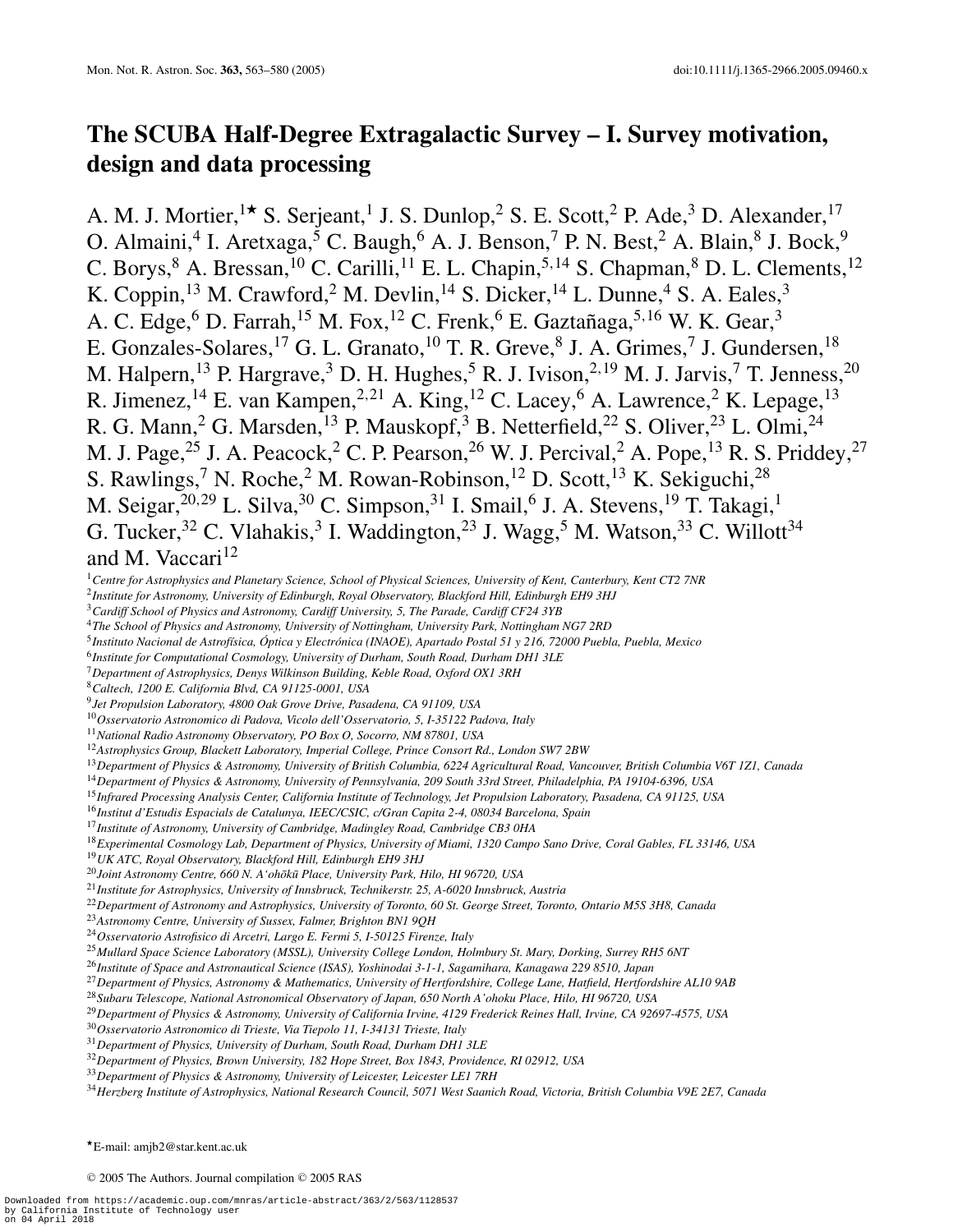Accepted 2005 July 22. Received 2005 June 9; in original form 2004 September 6

## **ABSTRACT**

The Submillimetre Common-User Bolometer Array (SCUBA) Half-Degree Extragalactic Survey (SHADES) is a major new blank-field extragalactic submillimetre (submm) survey currently underway at the James Clerk Maxwell Telescope (JCMT). Ultimately, SHADES aims to cover half a square degree at 450 and 850  $\mu$ m to a 4 $\sigma$  depth of  $\simeq 8$  mJy at 850  $\mu$ m. Two fields are being observed, the Subaru/*XMM–Newton* Deep Field (SXDF) (02h18m <sup>−</sup> <sup>05</sup>◦) and the Lockman Hole East ( $10^{h}52^{m} + 57^{\circ}$ ). The survey has three main aims: (i) to investigate the population of high-redshift submm galaxies and the cosmic history of massive dust-enshrouded star formation activity; (ii) to investigate the clustering properties of submm-selected galaxies in order to determine whether these objects could be progenitors of present-day massive ellipticals; and (iii) to investigate the fraction of submm-selected sources that harbour active galactic nuclei. To achieve these aims requires that the submm data be combined with cospatial information spanning the radio-to-X-ray frequency range. Accordingly, SHADES has been designed to benefit from ultra-deep radio imaging obtained with the Very Large Array (VLA), deep mid-infrared observations from the *Spitzer* Space Telescope, submm mapping by the *Balloon-borne Large Aperture Submillimetre Telescope* (*BLAST*), deep near-infrared imaging with the United Kingdom Infrared Telescope, deep optical imaging with the Subaru Telescope and deep X-ray observations with the *XMM–Newton* observatory. It is expected that the resulting extensive multiwavelength data set will provide complete photometric redshift information accurate to  $\delta z \stackrel{<}{_{\sim}} 0.5$  as well as detailed spectral energy distributions for the vast majority of the submm-selected sources. In this paper, the first of a series on SHADES, we present an overview of the motivation for the survey, describe the SHADES survey strategy, provide a detailed description of the primary data-analysis pipeline and demonstrate the superiority of our adopted matched-filter source-extraction technique over, for example, Emerson-II style methods. We also report on the progress of the survey. As of 2004 February, 720 arcmin<sup>2</sup> had been mapped with SCUBA (about 40 per cent of the anticipated final total area) to a median  $1\sigma$  depth of 2.2 mJy per beam at 850  $\mu$ m (25 mJy per beam at 450  $\mu$ m), and the sourceextraction routines give a source density of  $650 \pm 50$  sources deg<sup>-2</sup> > 3 $\sigma$  at 850 µm. Although uncorrected for Eddington bias, this source density is more than sufficient for providing enough sources to answer the science goals of SHADES, once half a square degree is observed. A refined reanalysis of the original 8-mJy survey Lockman hole data was carried out in order to evaluate the new data-reduction pipeline. Of the 17 most secure sources in the original sample, 12 have been reconfirmed, including 10 of the 11 for which radio identifications were previously secured.

**Key words:** galaxies: evolution – galaxies: formation – galaxies: starburst – cosmology: observations – infrared: galaxies – submillimetre.

# **1 INTRODUCTION**

Theories of galaxy formation and evolution, embedded within hierarchical structure-formation models, can describe many of the observed features of galaxies (Cole et al. 2000; Granato et al. 2000; Hatton et al. 2003). While local galaxies can in some cases still provide constraints on the high-redshift populations (Panter, Heavens & Jimenez 2003; Heavens et al. 2004), the bulk of the constraints on models of galaxy evolution come either from the integral constraint from the far-infrared background (e.g. Dwek et al. 1998; Gispert, Lagache & Puget 2000, and references therein), or directly from high-redshift galaxy surveys (e.g. Steidel et al. 1999), the most

ground-breaking of which were the Canada–France Redshift Survey (Lilly et al. 1995) and *Hubble Deep Field* North (HDF-N) (Williams et al. 1996).

Such optical surveys have led to a great deal of progress in understanding the assembly of stellar populations, and hierarchical galaxy-formation models are in increasingly good agreement with many (but not all) of these observations (e.g. Guiderdoni et al. 1998; Blain 1999; Kauffmann et al. 1999; van Kampen, Jimenez & Peacock 1999; Cole et al. 2000; Somerville, Primack & Faber 2001).

However, the discovery of a substantial population of faint submillimetre (submm) galaxies (Smail, Ivison & Blain 1997; Barger et al. 1998; Hughes et al. 1998) has posed serious problems for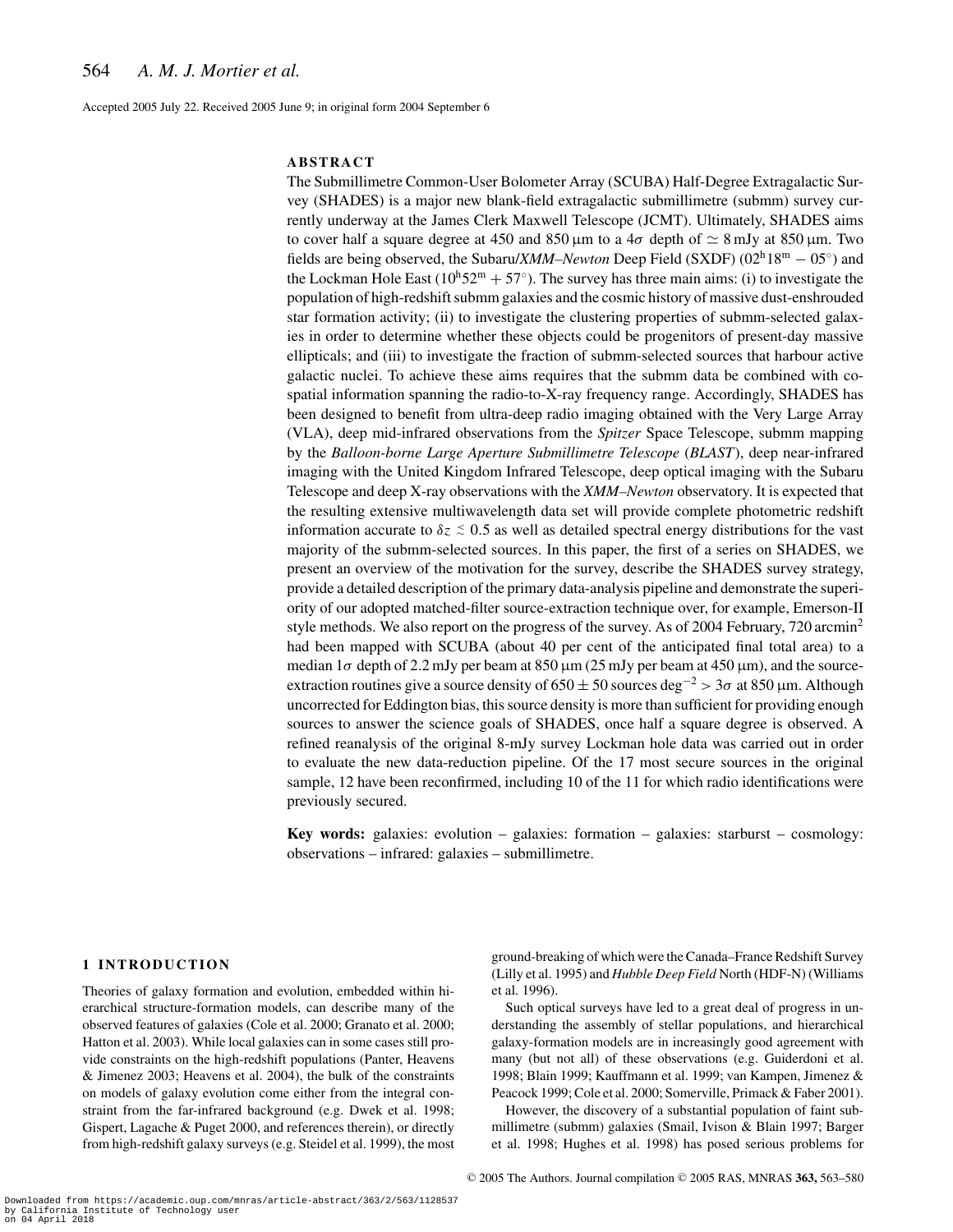the current generation of galaxy-formation models based on hierarchical structure growth. Models of the optical/ultraviolet (UV) spectral energy distributions (SEDs) of the galaxy population in the HDF-N (Thompson, Weymann & Storrie-Lombardi 2001) predict only submilliJansky/µJy-level 850-µm flux densities, but the submm point sources in the HDF-N field have  $850$ - $\mu$ m flux densities of several mJy (Hughes et al. 1998; Borys et al. 2003; Serjeant et al. 2003a). This shows that there is a population of starforming galaxies that are heavily obscured by dust and have much higher infrared luminosities than would be inferred from the optical/UV observations alone. If these galaxies are at high redshifts (as current data imply), and if their emission is powered by star formation with a standard solar neighbourhood initial mass function (IMF), then their observed 850-µm flux densities of several mJy imply star formation rates  $\sim$ 1000 M<sub> $\odot$ </sub> yr<sup>-1</sup>. Moreover, the farinfrared (FIR) luminosity density implied by the submm galaxy population suggests that these infrared-luminous galaxies contributed several tens of per cent of the volume-averaged star formation density at  $z \approx 2$  (e.g. Smail et al. 1997; Barger, Cowie & Sanders 1999).

One attractive interpretation of the submm galaxy population is that these violently star-forming galaxies are progenitors of presentday massive ellipticals (Hughes et al. 1998; Scott et al. 2002). There are four main pieces of evidence in support of this (e.g. Dunlop 2002). First, the star formation rates inferred from the submm flux densities are sufficient to construct the stellar population of even the most-massive elliptical galaxy in ∼1 Gyr; secondly, the *K*-band morphologies of submm-selected galaxies resemble those of radio galaxies, which locally are hosted in giant ellipticals (e.g. Lutz et al. 2001); thirdly, the comoving number density of bright submm sources in the redshift interval  $z \approx 2-3$  is comparable with the present-day number density of bright  $>2-3$   $L^*$  ellipticals (Scott et al. 2002); and fourthly, tentative detections of clustering suggest that the submm galaxies trace the collapse of rare, high density overdensities at high redshift (Almaini et al. 2003; Greve et al. 2004; Blain et al. 2004b). Furthermore, the high dynamical masses suggested by CO observations imply massive systems, and the gas masses implied by the CO luminosities suggest extensive star formation (Genzel et al. 2003); also, the dynamical gas and stellar masses estimated in the rest-frame optical/UV for these galaxies indicate that they are both massive and gas-rich and already contain significant stellar population (Smail et al. 2004; Swinbank et al. 2004).

A complication to this interpretation is that theory suggests a less-direct relation between local galaxies and their high-redshift antecedents. Cold dark matter (CDM) simulations inevitably predict that massive galaxies today are assembled hierarchically from a large number of smaller fragments that existed at high redshift. Conversely, the majority of the rare early collapsing objects at  $z \approx 2-3$  should be found inside massive galaxies at the present (Baugh et al. 1998). If this is true, then it suggests a more detailed set of questions that new, larger submm surveys should attempt to settle: (i) what fraction of present-day massive ellipticals have merged with at least one Submillimetre Common-User Bolometer Array (SCUBA) galaxy? (ii) what fraction of SCUBA galaxies will end-up in a present-day massive elliptical? and (iii) if the answer to the second question is close to 100 per cent, how close are the SCUBA galaxies to the end of the merger process? There are claims (Bell et al. 2004) that the total mass of stars in ellipticals has roughly doubled since redshift  $z = 1$ . If this increase applies to the most luminous ellipticals, this would mean that most present ellipticals were only in the earliest phases of assembly at  $z = 2-3$ . There is thus some uncertainty over whether a given SCUBA galaxy represents a late phase in the construction of an elliptical, or an early phase in the assembly of its nucleus. Uncertainties in the true star formation rate and the possible lifetime of the starburst contribute to this uncertainty, which can only be addressed statistically by looking at the population as a whole.

Detailed models of the hierarchical assembly of galaxies based on standard prescriptions for gas cooling, star formation and feedback, in general, do not predict large numbers of SCUBA galaxies with star formation rates  $\sim$ 1000 M<sub> $\odot$ </sub> yr<sup>-1</sup>. However, Baugh et al. (2005) have shown that the observed number counts and redshift distributions of the submm sources can be reproduced in CDM models if the star formation in these objects is occurring with a top-heavy IMF (e.g. Larson 1998), implying that the same submm flux can be produced with star formation rates ∼5 times lower than for a Salpeter IMF. An alternative model that can explain the submm galaxies within the framework of CDM is that of Granato et al. (2004), who propose modifications to the treatments of gas cooling and feedback, as opposed to modifications to the IMF. Finally, the treatment of virialization and the survival of subhaloes in the model of van Kampen et al. (1999) produces star formation histories, which allow for much higher star formation rates at early times (especially in bursts), and therefore predicts sufficient number of submm galaxies at high redshifts (van Kampen 2003). The SCUBA Half-Degree Extragalactic Survey (SHADES) will provide the means to distinguish between these and other alternatives (van Kampen et al. 2005).

Of course, the radical possibility that the hierarchical orthodoxy may be flawed in some way is worth keeping open, in order that the standard theory can be properly verified. Furthermore, even the interpretation of all SCUBA sources as dusty starbursts could still be subject to future revision. Although the majority of the bright submm sources have secure extragalactic identifications, and in many cases redshifts, it remains possible (albeit increasingly unlikely) that a fraction of submm objects could be Galactic in origin (Sciama 2000; Lawrence 2001). Even accepting that the sources are extragalactic, the starburst model is not unchallenged: Efstathiou & Rowan-Robinson (2003) and Kaviani, Haehnelt & Kauffmann (2003) have successfully modelled the emission of some submm sources as extended cirrus in galaxies heated by the interstellar radiation field. This is possible partly because the farinfrared colour temperatures are not well constrained with existing data. This interpretation is supported by observational evidence from Farrah et al. (2004), using submm detections of a galaxy at  $z \approx 0.5$  that hosts a Type Ia supernova. The rest-frame optical luminosities and colours of submm galaxies require such cirrus galaxies to be more heavily extinguished than their local counterparts – Efstathiou & Rowan-Robinson find a best-fitting extinction coefficient of  $A_V \simeq 1-3$  for the high-redshift galaxies as opposed to  $A_V \simeq 0.4-$ 0.9 for the local galaxies in their sample. Such an interpretation may be testable using high-resolution observations with the Plateau de Bure Interfermometer, and will be conclusively answered using the Atacama Large Millimeter Array (ALMA) with a spatial resolution of  $\leq 0.1$  arcsec.

At present, the determination of the redshift distribution and clustering of the submm galaxy population offers the best available method to constrain the properties of the overdensities hosting bright submm galaxies, and hence to differentiate between alternative models of galaxy evolution (van Kampen et al. 2005). To this end, the SHADES (http://www.roe.ac.uk/ifa/shades/) consortium is mapping  $0.5 \text{ deg}^2$  with the SCUBA at the James Clerk Maxwell Telescope (JCMT) on Mauna Kea, Hawaii. SHADES expects to produce a complete sample of ∼300 bright submm sources at 850 µm.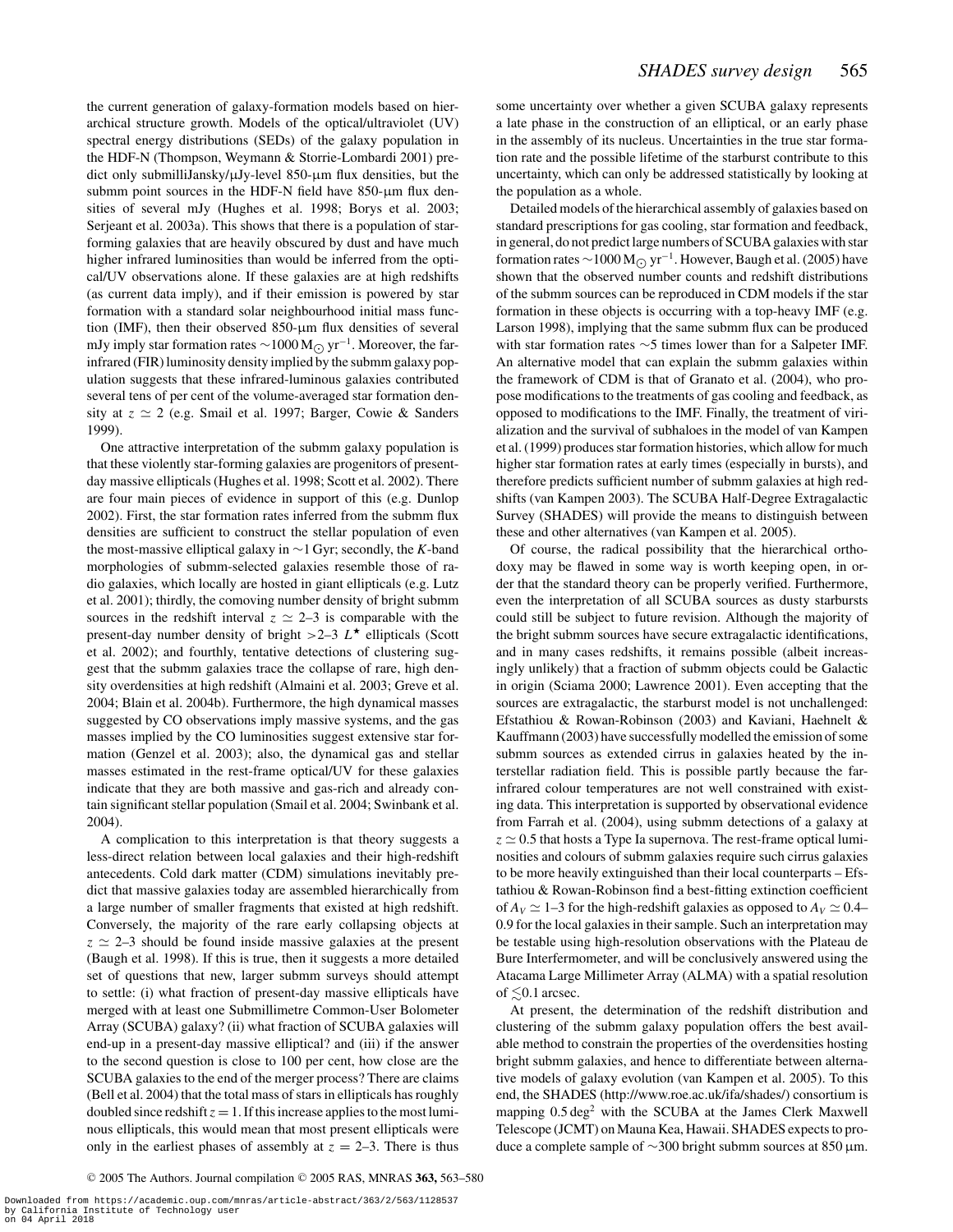The survey is being carried out in fields with abundant supporting multiwavelength data (see Section 3.1 for full details).

In this paper, the first in a series of papers on SHADES, we present an overview of the motivation for the survey, discuss the adopted observing strategy and describe the operation of, and first results from the primary SHADES data-reduction pipeline. However, we stress that three additional and independent reductions of the SHADES data are currently underway within the consortium, and that we aim to take advantage of these multiple reductions to maximize the robustness of the final  $850$ - $\mu$ m source list. These alternative reductions and the outcome of cross-referencing the resulting maps and source lists will be presented elsewhere. The current paper is structured as follows. Section 2 describes the aims of the SHADES survey in more detail and Sections 3 and 4 present the data acquisition and analysis methods being used. Section 5 outlines the source-extraction methods under development for this large survey; in Section 6, we present the progress of the survey so far and Section 7 concludes the paper. Throughout, we assume a cosmology with  $\Omega_M = 0.3$ ,  $\Omega_{\Lambda} =$ 0.7 and a Hubble constant of  $H_0 = 72 \text{ km s}^{-1} \text{ Mpc}^{-1}$ .

## **2 MOTIVATION FOR THE SURVEY**

#### **2.1 Background: the problem of cross-identifications**

The faint optical/near-infrared identifications of submm galaxies (e.g. Lilly et al. 1999; Barger, Cowie & Richards 2000; Clements et al. 2004; Ivison et al. 2002; Smail et al. 2002; Serjeant et al. 2003a,b; Webb et al. 2003; Borys et al. 2004; Dunlop et al. 2004; Wang, Cowie & Barger 2004) and the broad (∼10–15 arcsec) beams of the largest current submm/millimetre-wave telescopes together present difficulties for the unambiguous identification of submm galaxies (Hughes et al. 1998).

However, extensive long-term efforts towards identification made in the radio (e.g. Ivison et al. 2004), supported in some cases by millimetre-wave interferometry (e.g. Downes et al. 1999; Gear et al. 2000; Lutz et al. 2001), have produced radio identifications for  $\sim$ 50– 70 per cent of the brighter submm sources. These radio detections have been successfully exploited to derive accurate (i.e. subarcsec) positions for submm galaxies, thus facilitating further spectroscopic study. As a result, spectroscopic redshifts for approximately 90 radio-detected submm sources have been published to date (Ivison et al. 1998, 2000; Chapman et al. 2003, 2005).

The spectroscopic follow-up is of course biased against those sources at redshifts where no spectral features fall within the spectroscopic range, most notably  $1.2 < z < 1.7$ , and may also exclude the highest-redshift objects (due to the less favourable *K*-correction in the radio waveband compared to the submm for redshifts  $z \gtrsim 3$ ). Together these effects result in moderate incompleteness in the final redshift surveys (Chapman et al. 2005) even if all identifications are robust.

Recently, rapid detections of SCUBA galaxies have been made with the *Spitzer* Space Telescope in integrations of only ∼10 min (Charmandaris et al. 2004; Egami et al. 2004; Frayer et al. 2004; Ivison et al. 2004; Serjeant et al. 2004). This small sample of identifications in conjunction with the abundant *Spitzer* coverage of our fields shows the potential for identification and follow-up of the submm sources.

Despite the radio and the *Spitzer* data, some sources may remain unidentified. Lack of a robust radio or mid-infrared indentification could have five origins: (i) the submm source could be spurious; (ii) the source could be severely flux boosted (Eddington 1913, see Section 6.2); (iii) the radio/far-infrared (IR) emission could be significantly more extended than the Very Large Array (VLA)-synthesized beam; (iv) the characteristic dust temperatures could be low; or (v) the source could be at very high redshift.

Nevertheless, armed with lower-resolution observations with the VLA along with the low-resolution submm imaging to be provided by the*Balloon-borne Large Aperture Submillimetre Telescope* (*BLAST*) (Hughes et al. 2002, see Section 3.1) and mid-infrared imaging from the *Spitzer* Wide-Area Infrared Extragalactic Legacy Survey (SWIRE) (Lonsdale et al. 2003, 2004, see Section 3.1), we anticipate being able to distinguish between these five alternatives for most of the apparently unidentified sources.

The large positional uncertainty of the SCUBA sources may also lead to unreliable identifications. A measure of this is the crossidentification limit, which we define to be one random source per 10 search areas. At this surface density, the likelihood of a spurious identification is given by  $p \lesssim 1 - \exp^{-N(-S)\pi r^2} \simeq 0.1$ , where *r* is 7 arcsec (the half width at half-maximum of the JCMT beam at  $850 \,\mu m$ ) and  $N(>S)$  is the cumulative source counts of other objects in the identification catalogue with fluxes greater than *S*. Forthe *Spitzer* Infrared Array Camera (IRAC) 3.6- and 4.5-µm bands, the resulting cross-identification limits are 58 and 60 µJy, respectively, well above the SWIRE sensitivity and confusion limits (shown in Table 1). For the IRAC 5.8- and 8.0-µm and *Spitzer* Multiband Imaging Photometer for *Spitzer* (MIPS) 24-µm bands, the crossidentification limits are 48, 44 and  $120 \mu Jy$ , similar to the SWIRE sensitivities but still well above the confusion limit (Fazio et al. 2004; Marleau et al. 2004). The 70- and 160-µm cross-identification limits of 0.93 and 9.1 mJy are well below the confusion and SWIRE sensitivity levels (Dole et al. 2004). This highlights the need for careful analyses to identify the SHADES galaxies at wavelengths shorter than  $24 \mu m$ . Our abundant multiwavelength coverage, especially optical and near-infrared, can be used to find objects by looking at outliers in colour space (e.g. Smail et al. 2002; Webb et al. 2003; Pope et al. 2005).

To illustrate the potential power of the multifrequency/ multifacility approach adopted for SHADES, we have investigated the properties of four template galaxies, whose SEDs have been normalized to the SHADES survey depth of 8 mJy at 850 µm, as the assumed redshift is varied. Table 1 shows the flux densities expected from our four template galaxies. Note the similarity of the SWIRE limits to the Arp 220 model SED flux densities and also to the depth required for reliable identifications. Fig. 1 shows the four example model SEDs as the assumed redshift is varied from  $z = 0$  to  $z =$ 4. The key points illustrated by these models can be summarized as follows.

(i) The Arp 220 SED with the SHADES normalization shows that BLAST detections of Arp 220-like SEDs should be possible to  $z \approx 2-3$  and that detections at 3.6 and 4.5  $\mu$ m in conjunction with non-detections at 5.8, 8 and 24  $\mu$ m can be used to differentiate Arp 220-like SEDs from other forms. The relative number counts of Huang et al. (2004) show that higher wavelength drop-outs do occur; Le Floc'h et al. (2004) using preliminary *Spitzer* MIPS (24 µm) results suggest that the SEDs of high-redshift  $(z \ge 1)$  sources in the Lockman Hole East and the Extended Groth Strip are well fitted by an Arp 220-like model.

(ii) M82 is another prototypical star-forming galaxy and galaxies with M82-like SEDs should be visible at BLAST depths out to  $z \approx 3$ and *Spitzer* SWIRE depths out to  $z \approx 4$  using the IRAC (3.6–8  $\mu$ m) wavebands.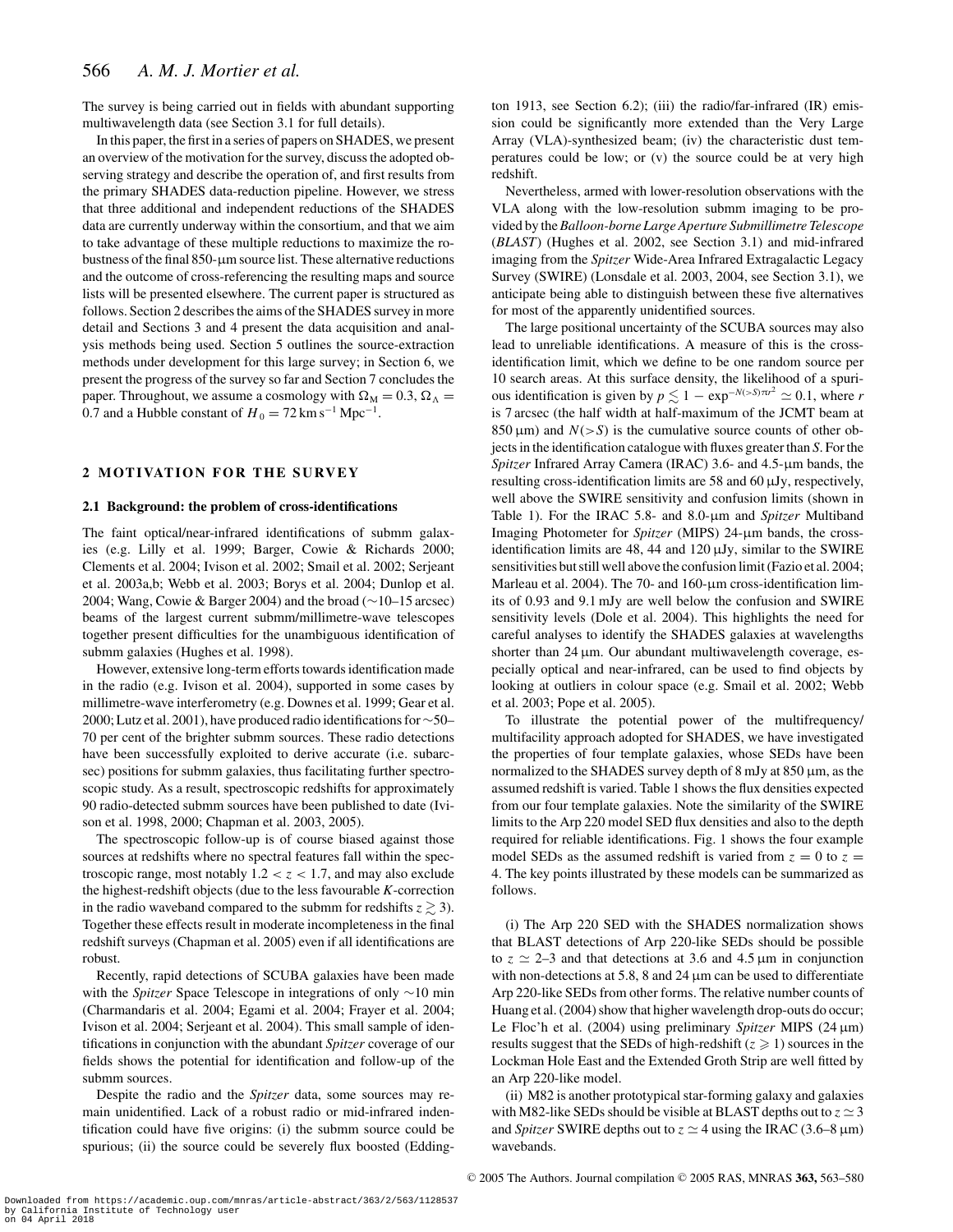| Wavelength                             | $3.6 \mu m$                        | $4.5 \mu m$                 | $5.8 \mu m$                  | $8.0 \text{ µm}$                | $24 \mu m$                  | $70 \mu m$                  | $160 \mu m$                     |
|----------------------------------------|------------------------------------|-----------------------------|------------------------------|---------------------------------|-----------------------------|-----------------------------|---------------------------------|
| SWIRE $5\sigma$ in $500 s^a$           | $3.7 \mu Jv$                       | $5.3 \mu Jv$                | $48 \mu Jy$                  | $37.7 \text{ }\mu\text{Jy}$     | $106 \mu Jy$                | $6 \,\mathrm{mJy}^a$        | $50 \mathrm{mJy}^a$             |
| $S_{\text{conf}}^b$<br>$N_{\rm src}^c$ | $1.5 \mu Jy^d$<br>1.7 <sup>d</sup> | $1.5 \mu Jy^d$<br>$1.4^{d}$ | $8.3 \mu Jy^d$<br>$0.84^{d}$ | 5.4 $\mu$ J $v^d$<br>$0.81^{d}$ | $88 \mu Jy^e$<br>$0.13^{e}$ | 5.3 mJ $v^f$<br>$0.009^{t}$ | $48 \text{ mJy}$<br>$0.003^{t}$ |
| ARP 220 $z = 2^*$                      | $22 \mu Jy$                        | $23 \mu Jy$                 | $26 \mu Jy$                  | $17 \mu Jy$                     | $0.21 \text{ mJy}$          | $3.7 \text{ mJy}$           | $62 \,\mathrm{mJy}$             |
| ARP 220 $z = 4^*$                      | $3.5 \mu Jv$                       | $5.2 \mu Jv$                | $6.1 \mu Jy$                 | $6.9 \mu Jy$                    | $6.0 \mu Jy$                | $0.17 \text{ mJy}$          | $4.3 \text{ mJy}$               |
| NGC 1068 $z = 2^*$                     | $9.6 \mu Jy$                       | $22 \mu Jy$                 | $55 \mu Jy$                  | $0.16 \,\mathrm{mJy}$           | $3.3 \text{ mJy}$           | $16 \,\mathrm{mJy}$         | $32 \,\mathrm{mJy}$             |
| NGC 1068 $z = 3^*$                     | $2.6 \mu Jv$                       | $3.9 \mu Jv$                | $10 \mu Jv$                  | $32 \mu Jy$                     | $0.86 \,\mathrm{mJy}$       | $5.4 \text{ mJy}$           | $12 \,\mathrm{mJy}$             |
| M82 $z = 2^{\star}$                    | $74 \mu Jy$                        | $0.11 \text{ mJy}$          | $0.15 \text{ mJy}$           | $0.11 \text{ mJy}$              | $1.4 \text{ mJy}$           | $9.6 \,\mathrm{mJy}$        | $58 \,\mathrm{mJy}$             |
| M82 $z = 4^{\star}$                    | $4.2 \mu Jv$                       | $10 \mu Jv$                 | $19 \mu Jy$                  | $36 \mu Jy$                     | $38 \mu Jy$                 | $1.1 \text{ mJy}$           | $5.3 \text{ mJy}$               |
| HR10 $z = 2^{\star}$                   | $71 \mu Jy$                        | $0.12 \text{ mJy}$          | $0.15 \text{ mJy}$           | $0.11 \text{ mJy}$              | $0.36 \text{ mJy}$          | $6.6 \,\mathrm{mJy}$        | $44 \,\mathrm{mJy}$             |
| HR10 $z = 4^{\star}$                   | $2.4 \mu Jy$                       | $6.6 \mu Jy$                | $19 \mu Jy$                  | $39 \mu Jy$                     | $20 \mu Jv$                 | $0.28 \text{ mJy}$          | $5.0$ mJy                       |

**Table 1.** Comparison of the *Spitzer* survey flux-density limits with galaxy populations normalized to the SHADES depth of 8 mJy at 850 µm. Also listed are the effective cross-identification limits (as described in the text).

*<sup>a</sup>*SWIRE limits from Lonsdale et al. (2004). The SWIRE team is currently reassessing the observing strategy due to the degraded MIPS sensitivities. The values shown here for 70- and 160-µm sensitivities are pre-flight estimates only. <sup>*b*</sup>Confusion limit from observed source counts, of one source per 40 SCUBA beams (7-arcsec radius circle). <sup>*c*</sup>Number of observed sources per SCUBA 850-µm beam (7-arcsec radius circle) greater than the SWIRE limit. <sup>*d*</sup>Number counts from Fazio et al. (2004). <sup>*e*</sup>Number counts from Marleau et al. (2004). <sup>*f*</sup>Number counts from Dole et al. (2004).



Figure 1. Model spectral energy distribution (SED) plots of template galaxies with survey sensitivities overplotted. Filled circles: SWIRE sensitivities 500 s, 5σ (Lonsdale et al. 2004). Open triangles: the pre-flight *Spitzer* sensitivities for 70 and 160 µm are shown whilst the SWIRE team reassesses its observing strategy due to the degraded MIPS sensitivities, although currently these are expected to be two to three times worse. Filled triangles: the pre-flight BLAST confusion limit estimates [derived from Rowan-Robinson (2001)] of 25 mJy; the sensitivity estimates (Hughes et al. 2002) are in the range 15–25 mJy. Filled diamonds: SHADES survey sensitivities of 8 mJy at 850 µm and 75 mJy at 450 µm. Models have been normalized to the SHADES survey depth of 8 mJy at 850 µm. Top left-hand panel: Arp 220 – a highly obscured local starburst galaxy [note: it is also a ULIRG Elbaz et al. (2002)]. Top right-hand panel: NGC1068 – a typical Seyfert galaxy (Efstathiou, Hough & Young 1995). Bottom left-hand panel: M82 – an irregular dusty star-forming galaxy (Efstathiou et al. 2000). Bottom right-hand panel: HR10 – a high-redshift and extremely-red galaxy (Takagi, Hanami & Arimoto 2004). Bolometric (3-1000 µm rest frame) luminosities for each model, as normalized, are shown in the legends.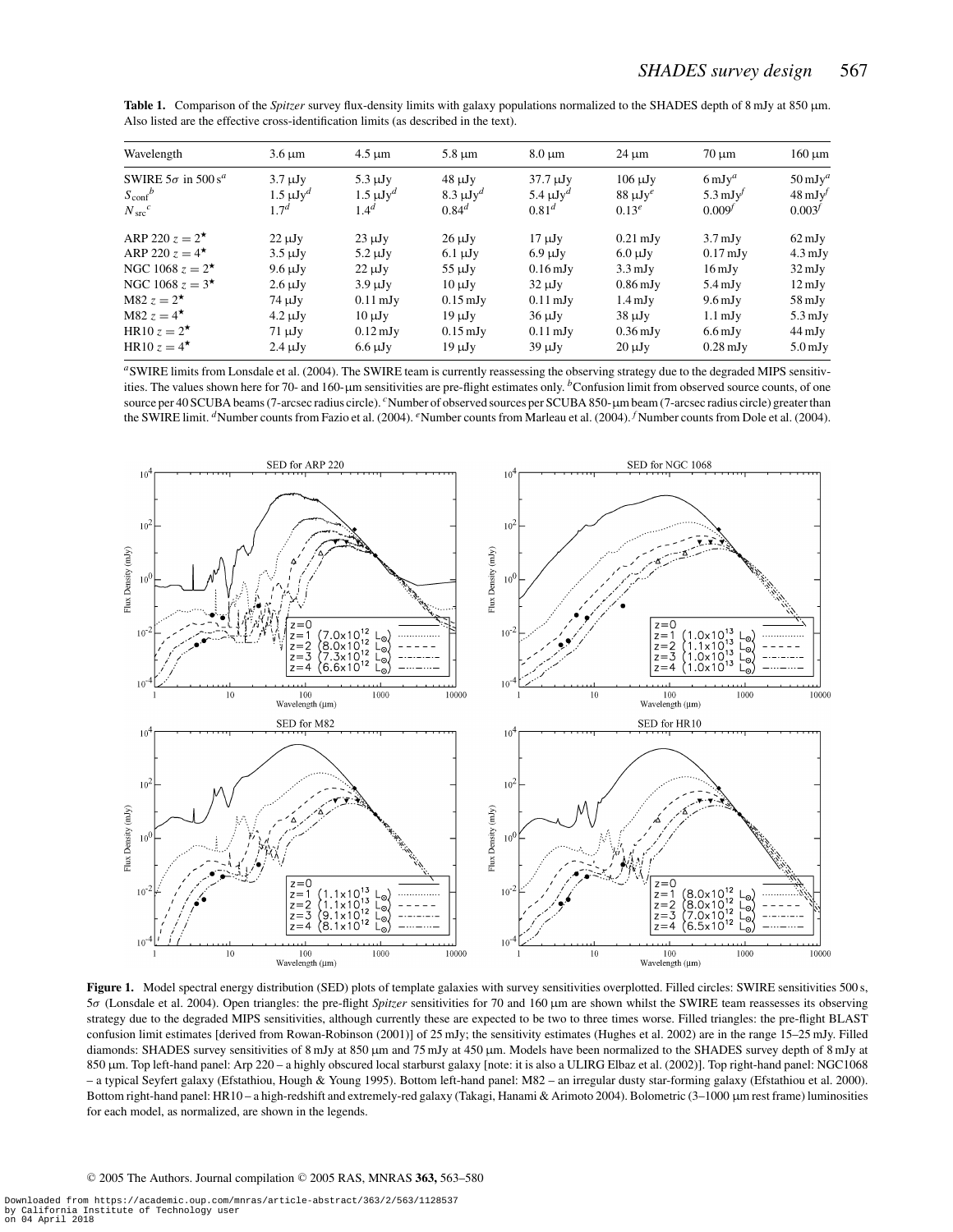(iii) The SED of HR10, a high-redshift and extremely red galaxy, is well matched out to redshifts of  $z \approx 2-3$  with BLAST and  $z \approx 3-4$ at shorter wavelengths. HR10 would be defined as an ultraluminous infrared galaxy (ULIRG) by its infrared luminosity.

(iv) The SED of NGC 1068, dominated by an AGN-heated dusty torus, is discussed in more depth in Section 2.2.3

These models illustrate that the mid-infrared and far-infrared fluxdensity limits for the coverage of the SHADES fields will detect submm galaxies to redshifts  $z \lesssim 4$ , comparable to that from the deepest radio integrations. We can confirm these expectations using the properties of existing SCUBA galaxies, which have been detected at 24  $\mu$ m (Egami et al. 2004; Frayer et al. 2004). These have been found to have 24-µm flux densities ranging from 80 to  $2800 \mu Jy$ , although the median flux is  $230 \mu Jy$  and half of the detections lie in the range 160–370 µJy. Such measurements compare favourably with the anticipated SWIRE  $5\sigma$  survey limit of 105  $\mu$ Jy at 24 µm (Lonsdale et al. 2004). The deeper *Spitzer* Guaranteed Time Observations (GTO) data may also detect many of the submm galaxies at other wavelengths.

#### **2.2 SHADES science goals**

## *2.2.1 Measurement of the cosmic history of massive dust-enshrouded star formation activity*

A key constraint in the phenomenology of galaxy formation is the cosmic history of dust-enshrouded star formation, observed via the evolution of far-infrared luminosity density. The flat submm selection function is well known to give submm galaxy surveys an informative constraint on the far-infrared luminosity density throughout most of the Hubble Volume (e.g. Franceschini et al. 1991; Blain & Longair 1996). Spectroscopic redshifts or photometric redshift estimates are clearly essential to constrain the evolving far-infrared luminosity density, but the identifications have proved challenging (see above). Moreover, even when secure identifications are available, the optical or near-infrared spectroscopic follow-up observations are time-consuming, typically requiring >2 h of integration on each target with 8–10 m class telescopes, and are not guaranteed of success (e.g. Chapman et al. 2003; Simpson et al 2004).

However, even in the absence of an optical or near-infrared identification, photometric redshifts can still be derived on the basis of long-wavelength (i.e. radio to far-infrared) photometry. The simplest of these methods uses a single colour ratio between observations at 850 µm and 1.4 GHz (Carilli & Yun 1999; Dunne, Clements & Eales 2000; Rengarajan & Takeuchi 2001) to discriminate between lowand high-*z* star-forming galaxies. This method applied to a sample of 30 sources (Ivison et al. 2002) produces estimated redshifts accurate to  $\delta z \simeq 0.4$ –1.5.

Despite the dust temperature–redshift degeneracy present in farinfrared (FIR) sources (Blain 1999; Blain, Barnard & Chapman 2003), extension of this method to include multiple colour information in the radio to submm bands allows the derivation of photometric redshifts with accuracies of  $\delta z \simeq 0.5$  or better (Hughes et al. 2002; Yun & Carilli 2002; Aretxaga et al. 2003; Wiklind 2003; Aretxaga, Hughes & Dunlop 2005), even taking into account the full range of dust properties present in the local galaxy analogues. The most recent comparison of photometric and spectroscopic redshifts for blank-field submm sources yields a dispersion of δ*z* ∼ 0.3 when three or more long-wavelength detections are available (Aretxaga et al. 2005). Uncertainties due to the temperature–redshift degeneracies could be further reduced by performing spectroscopic calibration upon a representative subset of the sample (Blain et al. 2004a).

For those sources for which near-infrared or mid-infrared identifications are secured, a complementary (and in principle independent) method of estimating redshifts is to use the *Spitzer* Space Telescope and corresponding ground-based near-infrared observations to identify the position of the redshifted 1.6-µm peak of the near-infrared stellar continuum using the IRAC 3–8 µm bands (Simpson & Eisenhardt 1999; Sawicki 2002). This method gives an indication of which objects lie at redshift  $z \gtrsim 1.5$  and obtains redshift estimates accurate to  $\delta z \sim 0.5$  at  $z \lesssim 1.5$  independent of the BLAST and VLA measurements. Where optical photometry is available, the photometric redshift is more accurate still (Pope et al. 2005).

Given the need to break the sample into a few redshift bins, while maintaining statistically useful numbers in each bin, we require of the order of 100 sources in total in order for the  $N(z)$  histograms to be able to differentiate between available models (van Kampen et al. 2005). The combined multiwavelength data are expected to yield a redshift resolution of better than  $\delta z \simeq 0.5$  for 300 galaxies, using spectroscopically calibrated photometric redshifts (Aretxaga et al. 2005).

## *2.2.2 Determination of whether SCUBA galaxies are progenitors of present-day massive elliptical galaxies*

The high inferred star formation rates of submm galaxies, while consistent with expectations for protoellipticals, nevertheless do not provide unambiguous evidence that they are progenitors of massive elliptical galaxies. This is both because the duration of the starburst is unknown and because the derived star formation rate is sensitive to the assumed temperature and IMF of the mass distribution (Larson 1998; Baugh et al. 2005). In contrast, the clustering of bright SCUBA sources on scales of up to ∼10 Mpc offers a potentially very powerful constraint on the nature of the submm population (Percival et al. 2003), given even a relatively broad ( $\delta z \simeq 0.5$ ) constraint on the estimated redshifts of individual sources (van Kampen et al. 2005). As discussed in van Kampen et al. (2005), to sample the submm population over such scales requires a degree-scale survey ( $1°$  is 29 Mpc at  $z = 2$  in our adopted cosmology). Therefore, the desire to probe scales approaching 10 Mpc provides one of the primary motivations for the eventual areal coverage goal of SHADES (i.e. half a square degree).

Previous blank-sky surveys carried out with SCUBA have identified a total of ∼100 sources in disparate areas on the sky. These survey fields include the HDF (Hughes et al. 1998; Borys et al. 2003; Serjeant et al. 2003a; Borys et al. 2004; Wang et al. 2004), the Hawaii deep-field regions (Barger et al. 1998, 1999), the Lockman Hole East and the Elais N2 region in the 8-mJy survey (Fox et al. 2002; Scott et al. 2002), the *Spitzer* northern continuous viewing zone (Sawicki & Webb 2005) and the Canada–France Redshift Survey (CFRS) fields by the Canada–United Kingdom Deep Submillimeter Survey (CUDSS) (Eales et al. 1999). However, the resulting composite existing 'sample' of submm sources spans a wide range in intrinsic luminosity and is distributed between many small fields imaged to varying depths. As a result, it has proved impossible to derive unambiguous constraints from the apparent clustering strength of these sources (Scott et al. 2002; Borys et al. 2003). By providing a complete and homogeneous sample of the most luminous submm sources in two wide-area fields, SHADES aims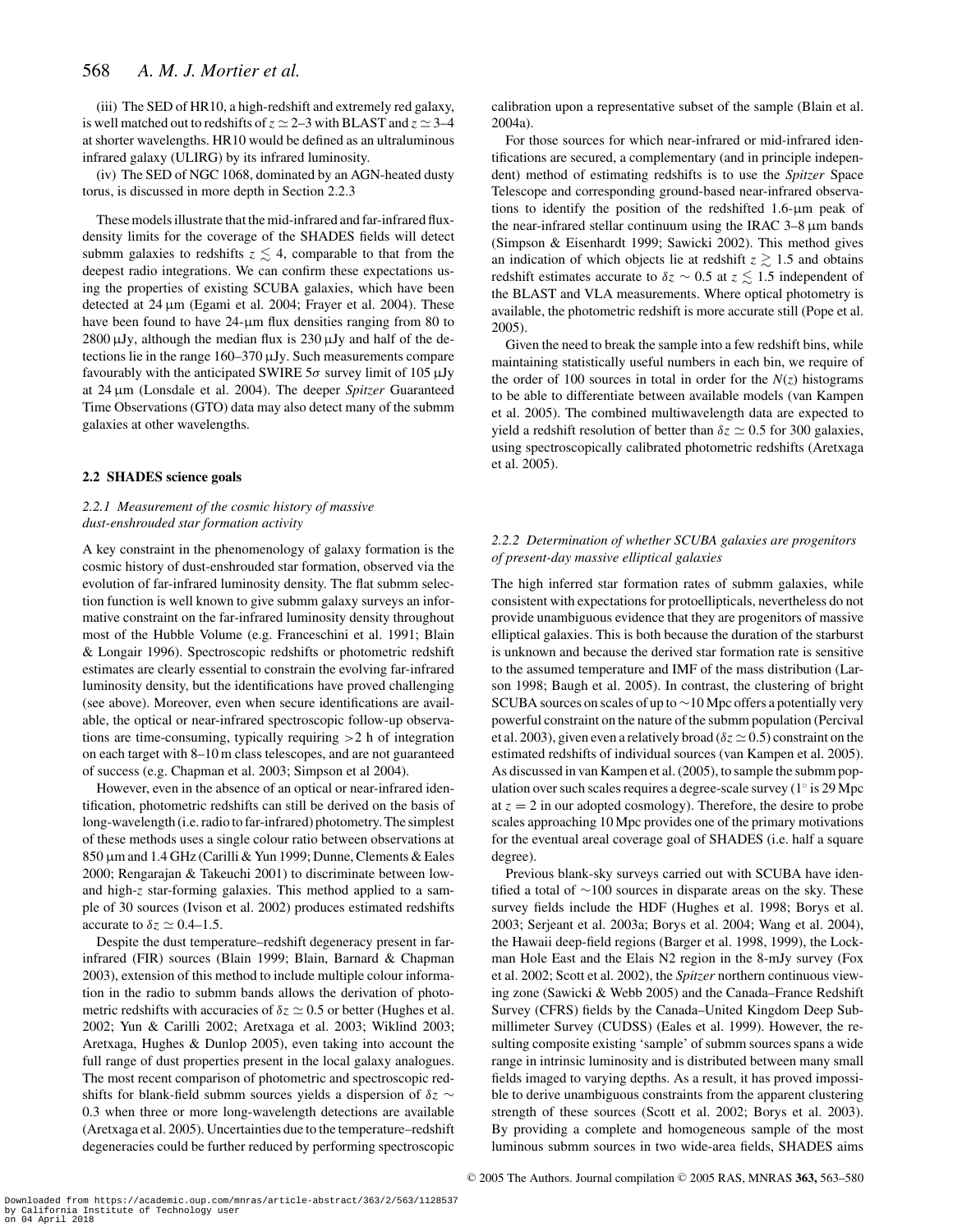to provide the first robust constraints of the clustering properties of the submm galaxy population.

## *2.2.3 Determination of the fraction of SCUBA sources that harbour obscured active galactic nuclei*

The *Spitzer* 3.6–160 µm data from the SWIRE and GTO surveys (Lonsdale et al. 2003, 2004; Egami et al. 2004; Huang et al. 2004) sample the SEDs in the rest-frame near-infrared and mid-infrared. The latter is sensitive to the presence of active galactic nuclei (AGN) dust tori, making the *Spitzer* data key to determining the AGN bolometric fraction in these high-infrared luminosity galaxies (e.g. Almaini, Lawrence & Boyle 1999; Efstathiou, Rowan-Robinson & Siebenmorgen 2000; Farrah et al. 2002). Most torus models show warm colour temperatures, which therefore would not contribute significantly to the submm flux.

X-ray visible AGN and submm sources are only rarely coincident in shallow X-ray observations (Bautz et al. 2000; Fabian et al. 2000; Almaini et al. 2003; Waskett et al. 2003) and yet seem to trace similar structures on arcminute scales in the Elais N2 field (Almaini et al. 2003). Possibly, these two populations represent different and relatively short-lived phases in the formation of massive objects at high redshift. The majority of SCUBA sources may contain a massive and active black hole that is too heavily obscured to be detected with the current X-ray surveys. Such Compton-thick objects may be associated with the formation of super-massive black holes. Some X-ray objects have been found to have a submm source associated with them (e.g. Barger et al. 2001) and Alexander et al. (2003, 2005) suggest that even those submm galaxies without an X-ray counterpart could contain lowluminosity AGN. However, as Alexander et al. point out, the submm emission in these galaxies would be dominated by star formation and not the AGN, so any estimate of star formation rates would not be affected.

The NGC 1068 SED in Fig. 1, normalized to the SHADES sensitivity, demonstrates that hyperluminous AGN dust tori in the SHADES survey, with the AGN dominating even the submm flux, should be detectable in the *Spitzer* 24-160 µm and BLAST 250-500  $\mu$ m bands at redshifts of up to  $z = 2$ . In this extreme limiting case, the SED is dominated by the dust torus with little contribution from circumnuclear star formation. Ivison et al. (2004) and Egami et al. (2004) have already shown that *Spitzer* 24-µm photometry is efficient at demonstrating the presence of AGN in cases where the AGN makes a much smaller bolometric contribution, compared to that of the star formation; this AGN detection is particularly effective when combined with photometry in the IRAC bands (Ivison et al. 2004).

# **3 DATA ACQUISITION**

## **3.1 The survey fields**

The half square degree to be covered by SHADES is split between two survey fields – the Lockman Hole East (field centre approximately  $10^{\text{h}}52^{\text{m}}28^{\text{s}} + 57^{\circ}22'20'$  and the Subaru/*XMM–Newton* Deep Field (SXDF)  $(02^h18^m00^s - 05°00'00'')$ . The fields were chosen for their low Galactic cirrus (100-µm surface brightness  $\sim$ 1 MJy sr<sup>-1</sup>) and benefit from abundant cospatial multiwavelength data. The declination of the source fields and their spread in right ascension (RA) make these fields observable for the majority of the year using the JCMT as well as being accessible to BLAST, *Spitzer*, the VLA, UKIRT, Subaru, Keck and Gemini Telescopes.

<sup>C</sup> 2005 The Authors. Journal compilation <sup>C</sup> 2005 RAS, MNRAS **363,** 563–580

The decision to include an equatorial field was partly driven by the desire to provide a submm source catalogue accessible to ALMA.

Observations in the Lockman Hole East are being extended around the 151 arcmin<sup>2</sup> observed as part of the SCUBA 8-mJy survey (Scott et al. 2002). The direction and shape of this extension are driven primarily by the existence of ultra-deep VLA imaging at 1.4 GHz.

The specific choice of the SXDF as the equatorial field was motivated by the existence of deep *XMM–Newton* imaging, associated deep VLA observations at 1.4 GHz and existing deep multicolour optical imaging obtained with the Subaru Telescope.

The near-infrared  $(J, H, K)$  imaging for both fields will be provided by the new UK Infrared Telescope Wide Field Camera (UKIRT WFCAM) instrument as part of the United Kingdom Infrared Deep Sky Survey (UKIDSS). Specifically, the Ultra Deep Survey (UDS) component of UKIDSS will cover 0.77 deg<sup>2</sup> to *K*  $\simeq$  23 in the SXDF, while the Deep Extragalactic Survey (DXS) in UKIDSS will map the SHADES Lockman field to  $K \simeq 21$ .

Further multiwavelength coverage comes from BLAST (500, 350 and  $250 \,\mu m$ ) surveys in our fields and two *Spitzer* surveys – the SWIRE Legacy Survey (Lonsdale et al. 2003, 2004) and the GTO data (Egami et al. 2004; Huang et al. 2004). The BLAST survey is expected to be confusion limited at all wavelengths, corresponding to a  $5\sigma$  flux density at the confusion limit of approximately 25 mJy in all three bands (derived from Rowan-Robinson 2001). The SWIRE survey flux density limits are shown in the first row of Table 1. Various pointed follow-ups are also underway including using the Submillimetre High Angular Resolution Camera II (SHARC-II) at the Caltech Submillimeter Observatory (CSO).

The BLAST 500-µm data are expected to be deeper than the SCUBA 450-µm data because the SCUBA observations are deliberately restricted to be conducted in only grade 2–3 weather  $(\tau_{225} \text{ GHz} \simeq 0.05{\text{-}}0.10; \text{ this restriction was adopted to allow other},$ smaller programmes on the JCMT to best exploit the rare, grade-1 conditions). Because the 450-µm SCUBA data will be of only moderate quality, we expect few sources to be detected in the 450-µm maps. Therefore, in this paper, we focus primarily on the 850-µm data.

## **3.2 SCUBA technical information**

SCUBA is composed of two arrays of bolometers that view the same region of sky simultaneously, a long wave array of 37 bolometers used at 850 µm and a short wave array of 91 detectors used at  $450 \mu m$ . The pixels are arranged in a hexagonal pattern with the feedhorns close-packed. The bolometer performance improves with decreasing temperature, so SCUBA has a helium cooling system to improve detector sensitivity. Thermal noise from the sky and local surroundings dominates at millimetre wavelengths.

The SHADES survey is conducted in jiggle-mapping mode. The SCUBA bolometers instantaneously undersample the sky but are dithered in a 64-point pattern to ensure that, overall, the sky is sampled at the Nyquist frequency or better at both wavelengths. Further details on SCUBA can be found in Holland et al. (1999).

Both the terrestrial atmosphere and thermal emission from the telescope contribute to a strong background (∼1 Jy arcsec−2) and the atmospheric part of this emission varies rapidly. By rapidly chopping the secondary mirror and nodding the entire telescope, these effects are reduced, leaving a residual atmospheric noise, which is common mode to and therefore uniform across the whole array of bolometers.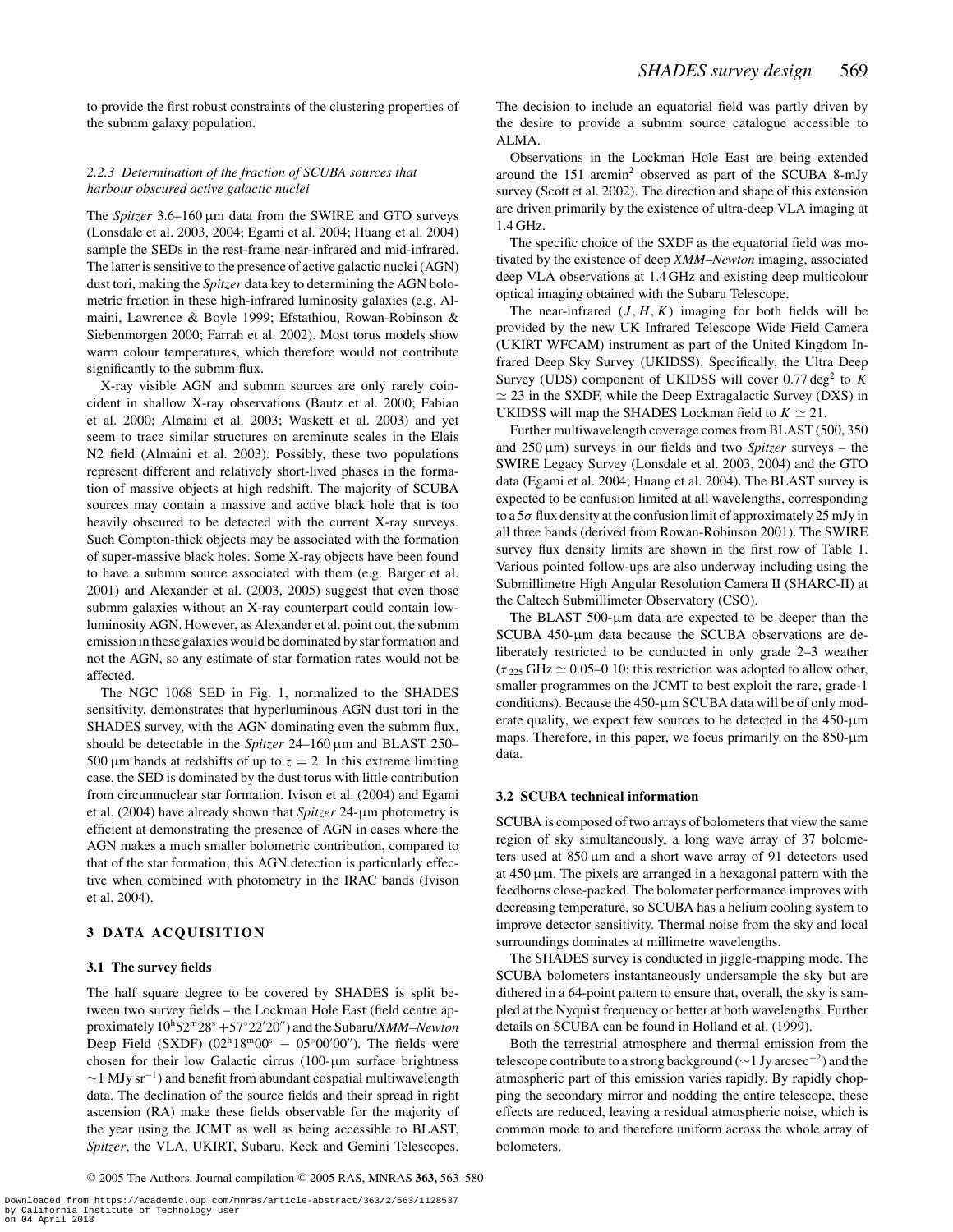Jiggle-maps are coadded to improve the signal-to-noise ratio (S/N) allowing measurements of signals that are tens to hundreds of thousands of times fainter than the background.

#### **3.3 The observing strategy**

The survey makes use of close-packed hexagonal geometry to place jiggle-maps in an interleaved positioning scheme. This provides as uniform a noise level across the survey field as practicable, as well as ensuring that each sky position is covered by multiple bolometers. Fig. 2 shows one interleaved 'tripos' pattern, illustrating the central triangular region covered uniformly by the three hatched jigglemaps.

The tripos system of three overlapping maps is observed for each of the six different chop-throw and chop position angle (PA) combinations. This is a significant departure from the previous survey strategy most similar to SHADES that adopted for the 8-mJy survey (Fox et al. 2002; Scott et al. 2002). We specifically chose the six chop throws motivated by the Emerson-II chop-throw methodology (Emerson 1995), that is, chop throws of 30, 44 and 68 arcsec at position angles (PAs) of zero and  $90^\circ$  in right ascension/declination coordinates. This choice of chop-throw and PA ensures that no Fourier mode larger than the beam and smaller than the largest chop-throw is lost entirely. The source extraction from these multiple chopthrow maps is discussed below (Section 5). By observing each of the chop-throw/PA combination maps at different airmasses, the noise levels in each tripos should ensure an even coverage. Thus, one chop-throw/chop PA combination will always be observed within a particular airmass range; while it would be possible to balance the airmasses evenly over the chops in order to avoid correlating the chop strategy with airmass, our adopted strategy makes observing decisions easy enough to maintain a low error rate. In addition, the jiggle-maps at each tripos position are observed in a priority order, which keeps the survey area approximately circular at any time, in order to minimize the perimeter area, which will have lower  $S/N$ .



**Figure 2.** The 'tripos' positioning scheme. Individual jiggle-maps (2.6 arcmin diameter) are represented as large hatched circles; only three of these are plotted for clarity, but the centres of the others are marked with small open circles. This pattern of overlapping jiggle maps, in conjunction with observing different chop-throw/PA combinations at different airmasses, provides an approximately uniform coverage over the map. These three hatched jiggle maps, with centres marked by filled circles, comprise one 'tripos'. Only these three positions contribute to the data within the triplehatched triangle formed by the filled circles. Any other triangular region is covered by its own combination of three jiggle-maps. The jiggle-map positions shown by the open circles are observed sequentially in a spiral manner from the centre of the map outwards; the resulting roughly circular areal coverage minimizes the perimeter, which has lower coverage and so lower S/N than the rest of the survey.

In the SXDF, the observing strategy has been to extend the region from the centre of the field in a spiral manner. The area of Lockman Hole East already covered by the 8-mJy survey has not been repeated, since the noise level of this area is already at the required depth. Therefore, as discussed above, the new SCUBA data have been extended around the existing 8-mJy Lockman Hole East data.

## **4 THE DATA-REDUCTION PROCESS**

We discuss here the Interactive Data Language (IDL) reduction pipeline developed for SHADES from the original 8-mJy survey reduction process (Scott et al. 2002; Serjeant et al. 2003a). This process flat-fields the data, combines the data from the individual chops and nods and corrects for the effect of the atmosphere using an extinction correction routine. The pipeline also corrects for noisy bolometers and fast transient spikes in the data, for example, cosmic rays (see below). In order to extract spatial information, the jiggle-map data can be regridded on to rectangular coordinates. The improvements and variations on the 8-mJy survey pipeline made for the SHADES data are listed below; for further details of this reduction method see e.g. Serjeant et al. (2003a).

#### **4.1 Extinction corrections**

Sky absorption caused by water vapour in the atmosphere was previously removed from the data using smoothed CSO sky-dip measurements extrapolated to  $850$  and  $450 \,\mu m$  [using the conversion relations given by Archibald et al. (2002)] or by SCUBA sky-dip measurements when insufficient CSO data were available. CSO tau sky monitors take sky-dip readings at 225 GHz every 10 min. SCUBA sky-dips have the benefit of being at the observation wavelength, but are taken at a different time to the observations. The new pipeline preferentially uses the water vapour radiometer data (WVM; Wiedner et al. 2001), available since 2000 July, which are taken at the same time and azimuth as the observation at a frequency of 183 GHz every 6 s. These WVM data have been converted into 225-GHz values, allowing for the elevation corrections, by Weferling (private communication). The WVM data are smoothed over  $18 s - a$  time-scale similar to that of the nod – and applied to the data. We have undertaken a comparison of the WVM, SCUBA sky-dip and CSO sky-dip data, and find that they agree to within 10 per cent when converted to 225-GHz opacity. This corresponds to derived flux-density uncertainties of a few per cent. The sky extinction correction from the WVM has the advantage of being able to reliably fit variations, which occur over the course of a single map as well as over the course of the night. It is therefore used for all nights where the necessary data are available.

## **4.2 Bolometer and sky-noise analysis**

In what follows, we refer to a single measurement (i.e. the average of eight chop cycles subtracted between the two nod positions) from a single bolometer as a 'readout'. Each readout represents approximately 2 s of integration time.

The noise in our data varies with time and between bolometers. As the noise was found to vary significantly on time-scales significantly longer that ∼100 readouts, we decided to measure the noise in 128-readout groups for each bolometer. This is achieved by fitting a Gaussian to the histogram of readouts of a 128-readout group. Outliers in these readout distributions at the  $>3\sigma$  level are flagged as glitches. This filters out cosmic rays. Instrument systematics should be removed by the nodding technique. We find, nevertheless, that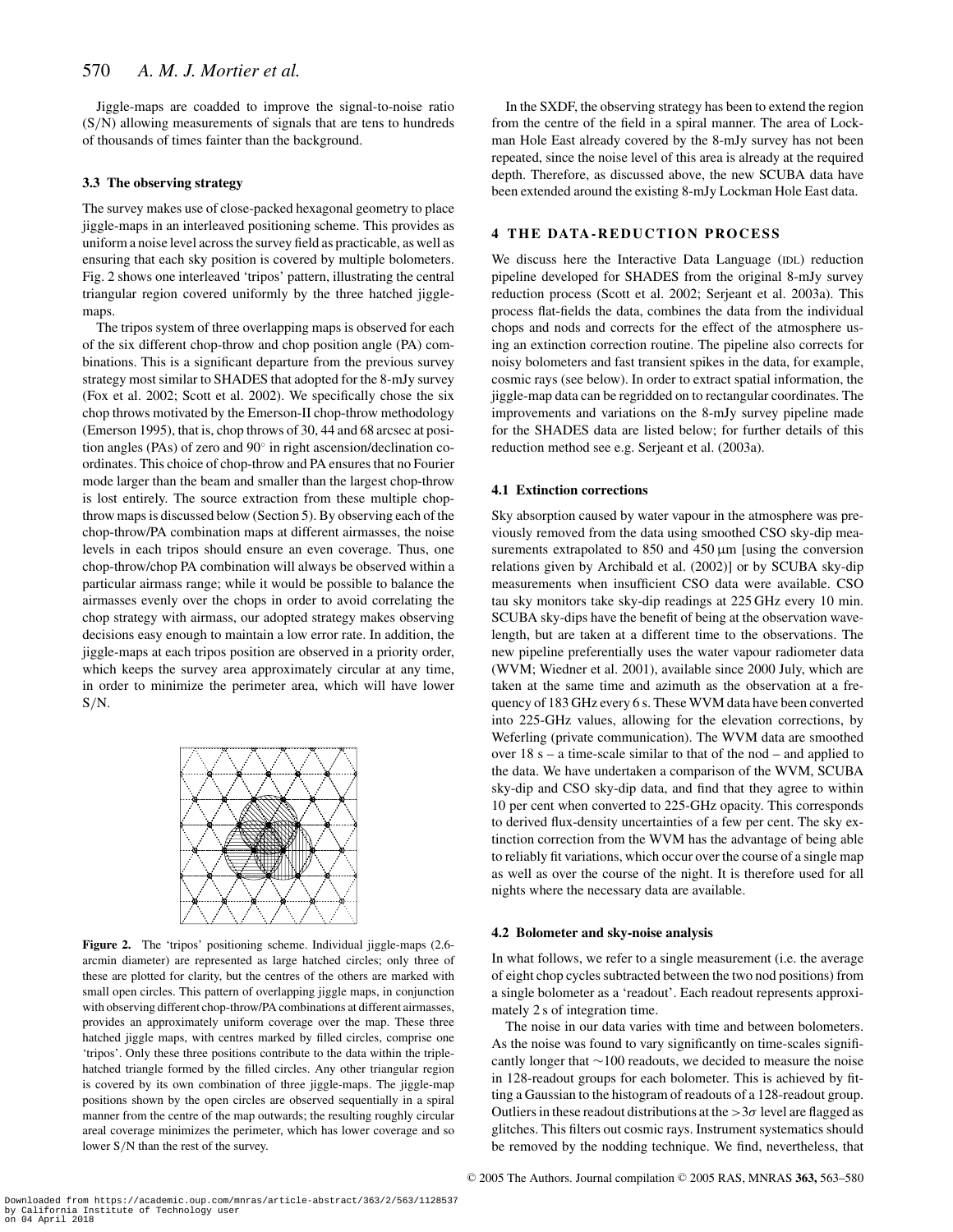

**Figure 3.** The spike in the power spectrum of the bolometer readouts. The left-hand column of plots shows the power spectrum of a typical (in this case the central) bolometer, before (top) and after (bottom) sky subtraction. The right-hand column of plots shows the same for a bolometer affected by the power spike, showing clearly the spike at a period of roughly 16 samples (at the dotted line) and the fact that the power spike itself has not changed.

there is still residual sky emission in the data, caused by the skylevel varying on time-scales less than that of the nod. This level is difficult to characterize, but appears to be common to all bolometers in the array, taking into consideration the noise level of individual bolometers. The average in the form of the mode of the data is found by fitting a Gaussian to the data from all bolometers for each of the long/short wavelength bolometer groups for each time-step. The DC-offset over the long/short array is then removed for each timestep. Sky levels are evaluated independently at each wavelength so that two flux readings can be taken at different wavelengths from the data. Higher-order terms of the sky level are not removed in this method as they have been found not to be significant.

A significant difference from the 8-mJy survey is the presence of a spike in the power spectrum of some of the bolometers at a period of roughly 16 samples, for dates from the end of 2002 onwards as seen in Fig. 3 (Borys et al. 2004; Webb et al. 2004). Tests have shown that this effect is only significant for our data between 2002 December and 2003 June. This effect presents difficulties for the sky-noise removal programme because the frequency is the same as that of the jiggle pattern itself. It has the effect of skewing the distribution of the sky noise, so that it is not correct to remove the same DC sky level for both the bolometers with the noise spike and those without. Where a significant number (greater than 10) of bolometers are affected in each map, the bolometers with and without the noise spike are treated as individual data sets for the sky-subtraction analysis. The process of bolometer-noise measurement and sky subtraction is then iterated.

In the method described in this paper, we have not attempted to remove the noise spike, but have simply chosen to isolate the affected bolometers in our sky-subtraction. Therefore, we do not knowingly allow the presence of the spike to distort the sky-subtraction process. As a result our assigned noise levels may not be optimal, although sources lost to the higher noise regions should be accounted for statistically using completeness simulations. An alternative noisespike treatment, which seeks to remove the noise spike from the data time-stream, has been applied to the SHADES data, and the results are almost identical.

Implicitly these algorithms assume the S/N of point sources to be negligible in the bolometer readouts, which can readily be seen to be the case given the thousands of readouts that contribute to the  $3-10\sigma$  sources in submm surveys. However, this is not true for calibrators, so for these the noise measurement and deglitching stages are replaced by assigning a noise value that consists of an arbitrary-magnitude noise equivalent flux-density (NEFD) value, which scales as the square root of the total integration time on each position on the sky (Archibald et al. 2002).

#### **4.3 Flux calibration**

Calibration maps of Mars, Uranus and secondary objects (the compact non-variable sources 16293−2422, CRL2688, CRL618, HL Tau and the variable sources IRC+10216 and OH231.8) have been used to calculate the flux conversion factors (FCF) for each night (Jenness et al. 2000). The calibration maps are taken with the same chop throws as the observations, and give information on the gain of the telescope as it changes throughout the night in response to dish temperature and environmental effects. The FCF is particularly variable at times around sunrise/sunset. Therefore, calibration observations at all three chop-throws and positions are taken at the start and end of each observing block, around sunrise/sunset. Extra, single chop-throw observations are also made when many hours of observations have been taken without calibrating.

A source-extraction routine identical to that used in the final source-extraction analysis is used to find the integrated voltage reading of the calibration source, and this is compared to standard flux values, including adjustments for the known variability of IRC+10216 and OH231.8 (Jenness et al. 2002) to calculate the FCF. This gives an FCF representing Jy V<sup>-1</sup> for the total flux of a point source (see Section 5.1). This calibration factor corresponds to the typical notation of Jy per beam. Calibration factors can have an error of up to 10 per cent because of variation with time and measurement of the sources' integrated flux. The typical variation in FCF across any SHADES shift is approximately 5 per cent, though this is larger when data are taken around sunrise or sunset, or when observing is extended into daylight hours. The FCF data are timeinterpolated over the night, as opposed to using the mean value for each half of the night, as was done for the 8-mJy survey.

Some FCFs do not follow the trend of the data for the rest of the night. The most common reason for this is because the calibrator is extended. Mars behaved as a non-point source object due to its recent proximity to the Earth and IRC+10216 has a CO/dust envelope of at least 1 arcmin in extent. These observations were not used to calculate the night's FCFs. Approximately 10 per cent of our calibration maps are affected in this way. When abnormal FCFs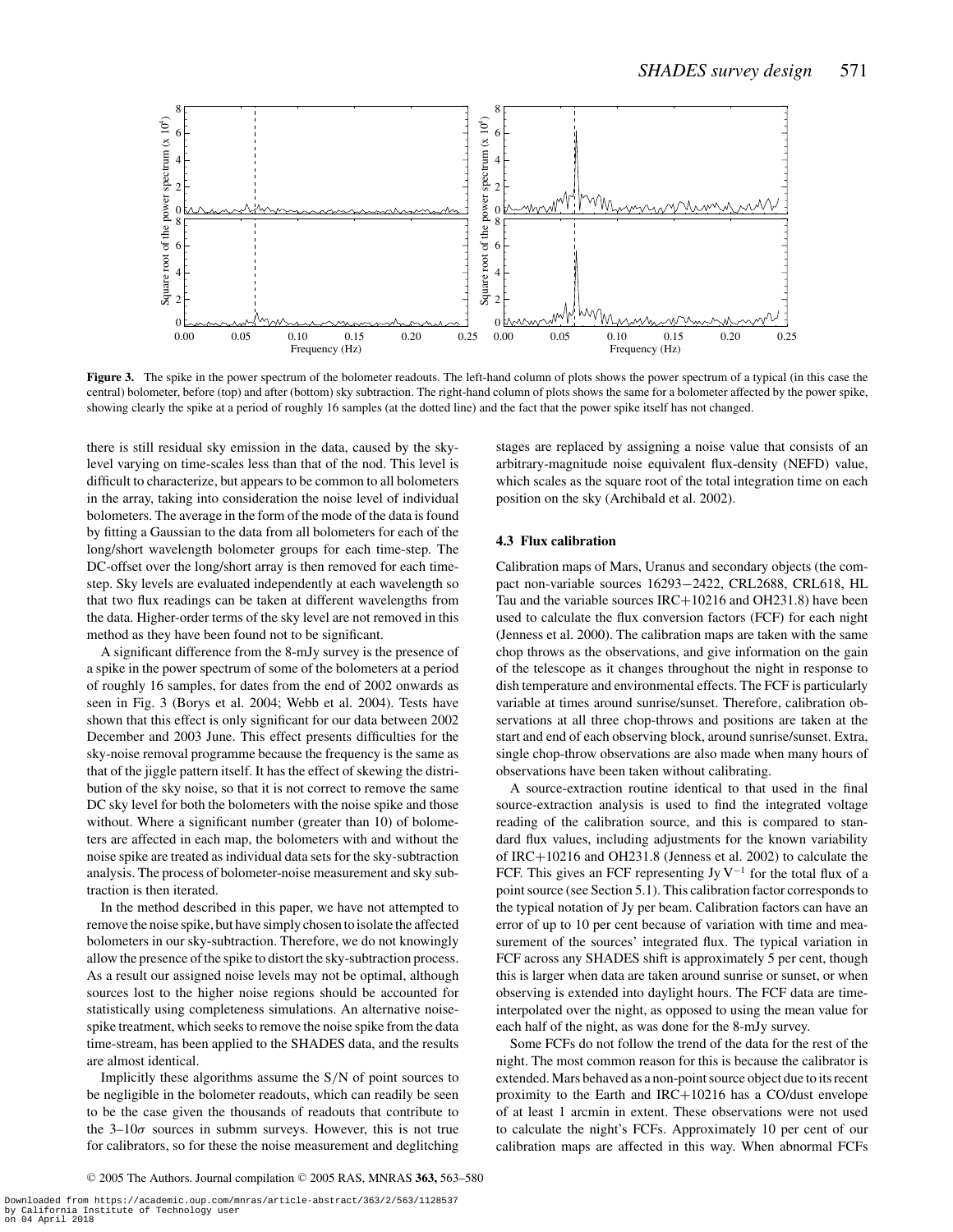occur, the calibration changes throughout the night are tested using the pointing observations of the secondary calibrators named above.

Where there are no usable calibration values or no agreement between the pointing observations and calibration observations, standard calibration values are used. Standard calibration values were evaluated using our own sample of calibrator and pointing maps, reduced in IDL. These standard FCFs are approximately 20 per cent lower than the JCMT standards using a SCUBA User Reduction Facility (SURF) reduction, due to the differences in the method used to rebin the data. This systematic difference demonstrates the importance of treating the calibrators in the same way as the sources. One test of these FCFs is to compare the flux densities evaluated for sources with, for example, the flux densities calculated using the 8-mJy survey-reduction method; the flux densities were found not to be systematically affected. Tests were also carried out on the calibration observations to investigate the effect of a noise-weighted source-extraction as opposed to replacing the NEFD with a fixed arbitrary value. The differences were much less than the calibration factor errors for the respective wavelengths (∼1 per cent at 850 µm and  $\sim$ 10 per cent at 450 µm).

#### **4.4 Pointing corrections**

Telescope pointing observations are taken at intervals during the evening to correct for the positioning of the telescope on a source with respect to its pointing model. Whilst these offsets are used during data acquisition, drifts between pointing observations cannot be corrected for at the telescope and so must be applied retroactively. Once applied, the SCUBA2MEM program (Jenness & Lightfoot 1998) takes them into account when exporting the positions of each bolometer in the time-series for further processing by the IDL pipeline. Due to the recent announcement of an error in the tracking model at the JCMT, which has affected data taken between 2000 August and 2003 April (Tilanus 2004), we are making pointing corrections to the maps currently reduced. The errors are in azimuth, but are elevation dependent. 35 per cent of the maps covered in this paper were taken during the affected period. However, the median absolute error of these when combining the offset between a pointing observation and its science observation is 0.53 arcsec, with only 15 per cent of the affected maps having an offset of >1.5 arcsec, which is of a similar level to the usual rms pointing error of 1.3 arcsec in each coordinate. The maximum error of any one map is 5 arcsec and less than 0.5 per cent of our total maps have a tracking error of >3 arcsec.

#### **4.5 Making zero-footprint maps**

The final images are produced using an optimal noise-weighted drizzling algorithm (Fruchter & Hook 2002) with a pixel size of 1 arcsec2. This is the same method as that employed in the SCUBA 8-mJy survey (Scott et al. 2002) and HDF-N (Borys et al. 2003; Serjeant et al. 2003a) data reductions. Both output signal and noise maps were created, the signal in any single pixel being given by the noise-weighted average of the bolometer readouts for which this is the closest pixel. Unlike a standard shift-and-add technique, which takes the flux-density in each detector pixel and places it into the final map over an area equivalent to one detector pixel projected on the sky, drizzling takes the flux density and places it into a smaller area in the final map. Although this significantly reduces the S/N in each pixel, this approach helps preserve information on small angular scales, provided that there are enough observations to fill in the resulting gaps. The area in the coadded map receiving the flux

from one detector pixel is termed the footprint. Our method is an extreme example of drizzling in which the footprint is selected to be as small as is practicable given the pointing errors involved (termed the 'zero-footprint'), effectively placing delta functions of flux into boxes 1 arcsec<sup>2</sup>. This also allows us to represent each bolometer's view of the sky as an independent measurement, that is, there is no pixel-to-pixel cross-talk. The spatial variation in the sensitivity of the data is taken into account during source-extraction rather than at this map-making stage. For the SHADES data, separate zerofootprint maps are made for each chop-throw and PA.

A possible problem with this methodology is that it is lossy compression: by coadding the data, individual pixels are combined together and information about the distribution of flux readings is lost. However, it is possible during the running of the reduction pipeline to calculate statistics that help evaluate the self-consistency of the data contributing to each pixel and therefore the reliability of the sources that are extracted from the map.

## **5 THE IMAGE-PROCESSING PROCEDURE**

#### **5.1 Matched-filter source-extraction techniques**

Convolution of the image with a point spread function (PSF) is the usual method for source-extraction and is the optimal point source filter in the case of uniform noise (von der Heide 1979; Eales et al. 1999, 2000). In the case of non-uniform noise, a method of minimization of  $\chi^2$  of the data with the PSF is used, which can be expressed as a convolution (for further details see Serjeant et al. 2003a). This method is optimal for point-source sensitivity, but is not optimal for spatial resolution and assumes that the sources will not be resolved or confused. These assumptions can hold for the 450- $\mu$ m data, but are more difficult for the 850- $\mu$ m data in which the beam size is larger and confusion noise is more of a problem.

Indeed, both by examining the data and through clustering arguments it is clear that some sources are partially blended and some are confused. For the science goals of SHADES, it is important that sources fairly close together on the sky can be properly separated, because otherwise much of the potential power of the first radial bin in the angular correlation function,  $w(\theta)$ , will be lost.

Starting from the simple case of unresolved point sources: generalizing the source-extraction methodology of Serjeant et al. (2003a), the best-fitting (minimum  $\chi^2$ ) point-source flux at any point on the sky is given by

$$
F = \frac{\sum_{c} S_c W_c \otimes P_c}{\sum_{c} W_c \otimes P_c^2},\tag{1}
$$

where  $F$  is the best-fitting flux,  $c$  indicates the chop-throw and PA combination, *S* is the image signal, *W* is the reciprocal of image variance,  $P$  is the PSF and  $\otimes$  indicates convolution. The S/N image is derived using

$$
\frac{F}{\delta F} = \frac{\sum_{c} S_{c} W_{c} \otimes P_{c}}{\sqrt{\sum_{c} W_{c} \otimes P_{c}^{2}}},\tag{2}
$$

where  $\delta F$  is the error on *F*. In our case, *P* includes the positive beam and both negative sidelobes.

Simulations shown in Figs 5 and 6 indicate that this multiple chop source extraction yields similar S/N at the peaks as was inserted into the map at the source positions, while removing the problem of negative-chop holes coinciding with other sources.

Sources are currently identified as peaks in the S/N maps, using a connected pixel approach using the IDL LABEL REGION routine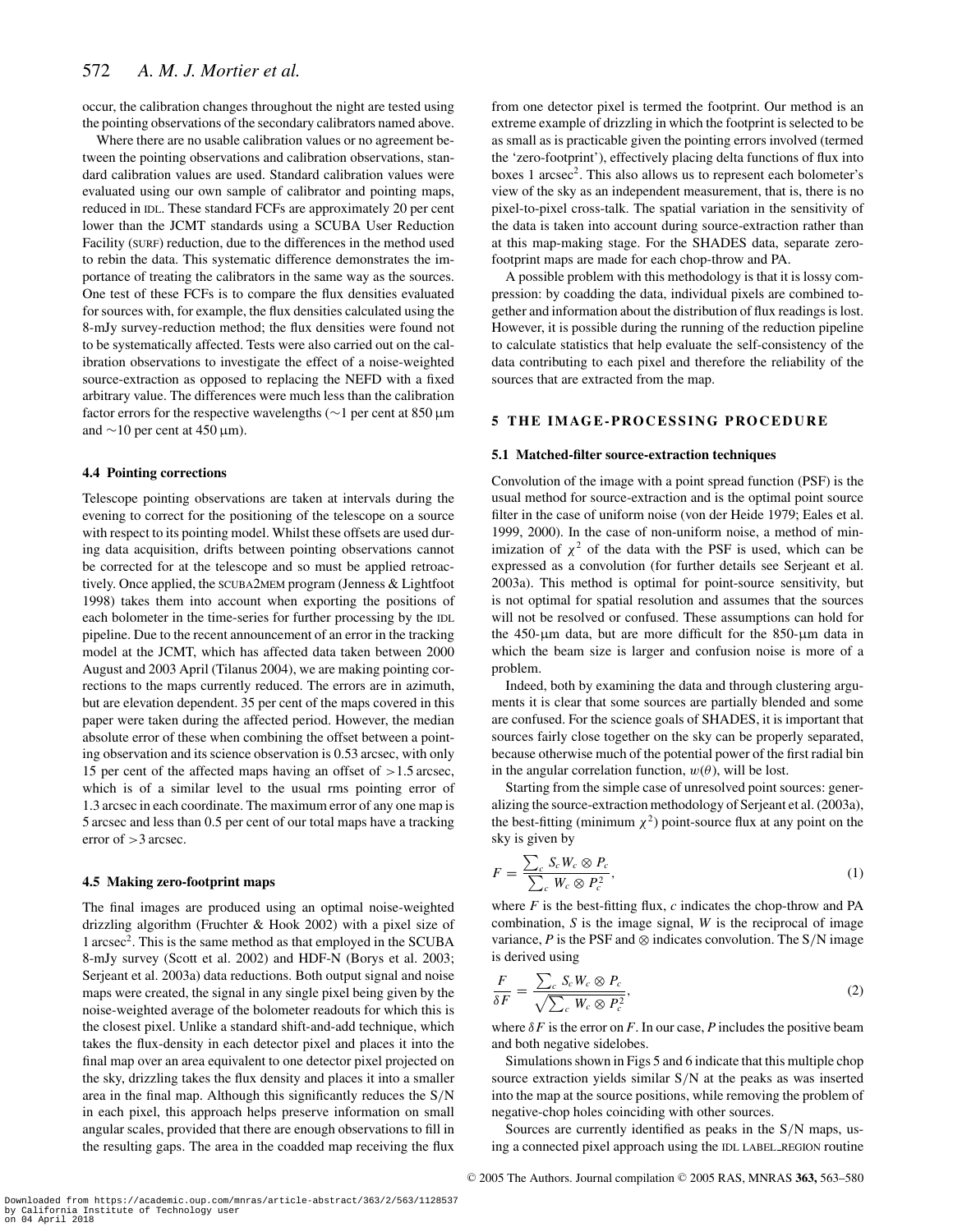

**Figure 4.** A connected pixels approach on point-source-filtered data with multiple threshold cuts can identify blended sources, which have two separate peaks. The  $4.5\sigma$  cut would identify only the left-hand peak, whereas the  $3\sigma$  cut would only identify the same. The  $3.5\sigma$  cut would identify two peaks.

(http://www.rsinc.com) to find the peak. Sources were identified using multiple S/N threshold cuts between  $3.0\sigma$  and the peak S/N of the map. These multiple cuts allow separation of blended sources, where there are separate peaks. (see Fig. 4).

It can be shown that the method of multiple threshold cuts can deblend Gaussian sources with equal fixed full width at halfmaximum (FWHM) having minimum separation between peaks of

Table 2. The best-fitting parameters for fitting two sources to the area around Lockman 850.1 and 850.8. The position and flux errors are formal  $1\sigma$  errors computed from the covariance matrix.

| Position                       | $Flux$ (mJy)  | S/N |
|--------------------------------|---------------|-----|
| $10\,52\,01.31 + 57\,24\,44.4$ | $5.2 \pm 1.1$ | 4.9 |
| $10\,52\,00.33 + 57\,24\,19.0$ | $9.3 + 1.2$   | 8.0 |

 $\sqrt{-2 \sigma^2 \ln p}$  where FWHM =  $2\sqrt{2\ln 2} \sigma$  and  $p =$  ratio of the individual sources' peak S/N where  $0 < p \le 1$ . Sources are found with peaks >3.0 $\sigma$  and we have a maximum S/N of ∼8. We would therefore consider peaks with separation less than ∼8.33 arcsec. This is comparable to the beamsize of the SCUBA beam and therefore this should only become a significant issue if sources are found with much higher S/N. For the purpose of our completeness and reliability simulations and for our future source count derivations from this analysis, we only use the method of multiple cuts described above.

Since source counts are not the only science goal, it may be useful to attempt deblending of source pairs, which are closer than the beamwidth. To that end a more sophisticated source deblending algorithm has been developed, building on that detailed in Scott et al. (2002). In the Scott et al. technique, the flux densities of all significant peaks are fitted simultaneously using a maximum-likelihood



**Figure 5.** A simulation of source-extraction using the multi-chop technique. Top left: the input sources as they would appear with no noise or chopping. Top right: a source-extracted map using only one chop-throw/PA image. This is the method that was used for the 8-mJy survey, such that the source-extraction routine causes a double chop function to be seen. This causes blending of some of the sources with the chop functions of other sources. Bottom left: a source-extracted map using six chop throw and PA combinations, each with the individual map having  $\sqrt{6}$  times the noise used in one chop image. Bottom right: the same simulated map was used in an Emerson-II deconvolution method to produce a map without significant chop residues.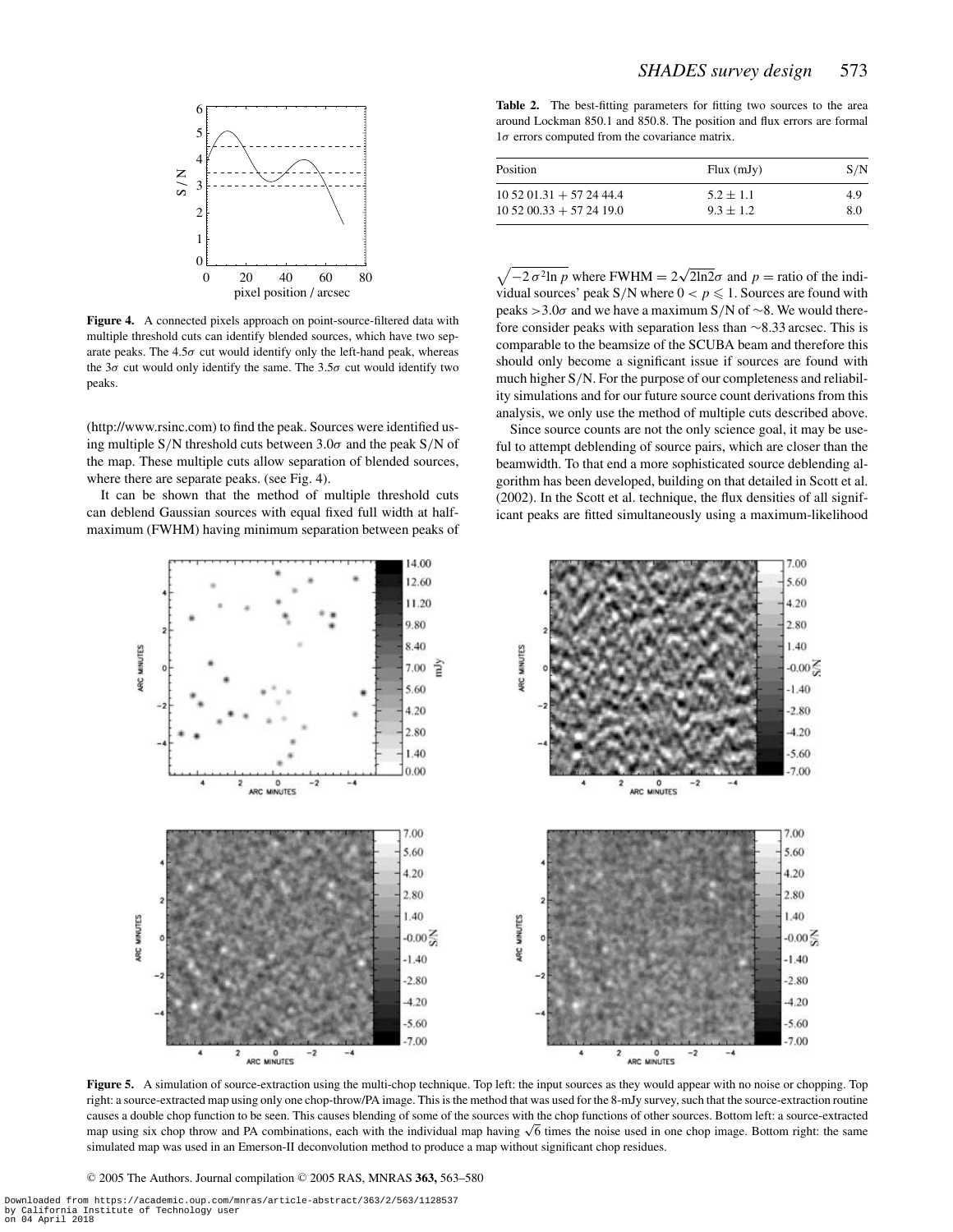technique at the positions of the peaks. We have extended this to fit to the spatial position as well as the flux, using the position and fluxes of sources from the source-extraction method as a starting point and fitting between one and six sources at each position. This becomes a computationally tractable problem when we consider only the pixels around the  $>3\sigma$  peaks in the map that would contribute to the flux at that position.

Adding additional sources to the fits can improve the reduced  $\chi^2$ , but these new sources may not necessarily represent the underlying distribution. Distinguishing between two close point sources and some other extended structure (such as a single extended source) implicitly involves constraining the quadropole moment of the image, and as Lucy (1992) has shown, the S/N requirements for constraining the higher-order multipoles are extremely stringent. Nevertheless, the positions of known sources may be refined using our multiwavelength data. Such refinement is optimal if one simultaneously fits all the relevant multiwavelength data, and this can be done within our methodology.

As an example of this methodology, we have attempted to deconvolve Lockman  $850.1$  and  $850.8$  using the  $850 \,\mu m$  maps from the 8-mJy survey. The reported fluxes of these sources in the 8-mJy survey are 10.5 and  $5.1 \pm 1.3$  mJy, respectively. We performed the multiple source fitting, and the best fit is given in Table 2, the covariance matrix of which shows a weak correlation of fluxes with positions and between the fluxes of the two sources.

#### **5.2 Emerson-II deconvolution**

An alternative method to construct images is to use the multiple chop strategy to recover the modes missing in any single chop, through the Emerson-II deconvolution algorithm (Emerson 1995; Jenness et al. 2000). This has been shown to be effective in reproducing sources in data with two chop throws and one PA, as was the observing strategy applied to the HDF (Hughes et al. 1998; Serjeant et al. 2003a). This is not the only possible methodology, but it has the advantage of having clear precedents in Galactic astronomy (e.g. Johnstone et al. 2000; Pierce-Price et al. 2000).

The difference image produced by the chop process during observation can be considered a convolution of the sky with the chop function. Recognizing that a convolution in real space is the same as multiplication in Fourier space, the Emerson-II algorithm reconstructs the image by effectively dividing by the chop function in Fourier space. Using this technique, modes in Fourier space are lost where the Fourier transform of the chop function is zero, but these can be filled in using modes from data taken at other chop angles. This method has the benefit of using the flux from the negative chop holes and *folding* it back on to the source position. The downside of this for the HDF data is that modes are lost altogether because the 30 and 45 arcsec are in a 2:3 ratio. In contrast, the chop strategy implemented for SHADES is well suited to this reduction method because the chop throws are incommensurate and the particular values of 30, 44 and 68 arcsec have been shown previously to work well with the Emerson-II technique. Fig. 5 shows an example of the source-extraction method of the primary pipeline, in which a number of sources, simulated using the 8-mJy survey source positions and fluxes, have been extracted using the multiple-chop source-extraction described above. Fig. 5 also shows the alternative method of reconstructing the image using the Emerson-II algorithm [the analogous algorithm for SCUBA scan maps is discussed in Johnstone et al. (2000)]. These two algorithms give superficially extremely similar reconstructions; this is partly because the multiple chop throws and PAs distribute the negative sidelobe fluxes

over a large number of positions. Although the Emerson-II method may be useful for producing cosmetically clean images, we have not investigated the presence of possible artefacts made by the mapmaking process, and we prefer to use the direct method outlined in Section 5.1 to find sources.

Another approach is to use an iterative reconstruction scheme, motivated by cosmic microwave background map-making methods (e.g. Wright, Hinshaw & Bennett 1996) and successfully applied to SCUBA scan maps by Johnstone et al. (2000). The triple-beam pattern used in jiggle-map mode is more problematic for this approach, since each datum is the difference between one map value and the average of two others. Investigation of the iterative reconstruction of SHADES maps has been of only limited success (Lepage 2004).

## **5.3 Comparison of these two methods**

To assess the relative merits of these two methods, we compare the completeness and reliability of sources found using simulations (see Fig. 6). The simulations have two components. First, a single Gaussian chop profile source is added at a random position in the real zero-footprint chop maps. We then attempt to recover the source (within 7 arcsec of the input position and within a factor of 2 of flux and  $S/N > 3.5$ ) and information about the position and flux of the output source is retained. This gives information about the completeness and flux boosting. In the second method, a map is entirely simulated using the source counts of Scott, Dunlop & Serjeant (2005), the level of clustering seen in the 8-mJy survey (Scott et al. 2002), and Gaussian random noise is added using the real noise map as input. Sources are then extracted as described above and the results used for calculating the reliability of the extracted sources, which we here define as the number of 'real' sources found as a fraction of the total number of sources found by the source-identification process.



**Figure 6.** Left: comparison of the output S/N of the input sources for the matched-filter and Emerson-II deconvolution methods, for the simulations shown in Fig. 5. The dashed lines show  $S/N = 3$  for each of the methods, and the line for which the two methods would have equal S/N. Right: the reliability of sources extracted from the matched-filter method (filled triangles) and Emerson-II deconvolved maps (crosses). This is based only on the sources in the top-left-hand panel, which is far fewer than the more extensive simulations in Fig. 8; however, since these are the same sources being extracted in both matched-filter and Emerson-II methods, the *relative* reliabilities can still be usefully compared. For a fixed S/N, the reliability appears to be higher for the raw Emerson-II deconvolution, but this is easily shown to be an artefact of the poorer S/N of Emerson-II for a fixed input flux (left). After adjusting for the poorer S/N in the Emerson-II method (open circles), the reliability is shown to be less for the Emerson-II deconvolved maps than the matched-filter method. Thus, for example, a  $3.5\sigma$  source in an Emerson-II map is intrinsically brighter than a  $3.5\sigma$  source in a matchedfilter map, and it is unremarkable that such brighter sources can be extracted more reliably; however, an 8-mJy source extracted from an Emerson-II map has a lower reliability than an 8-mJy source from a matched-filter extraction.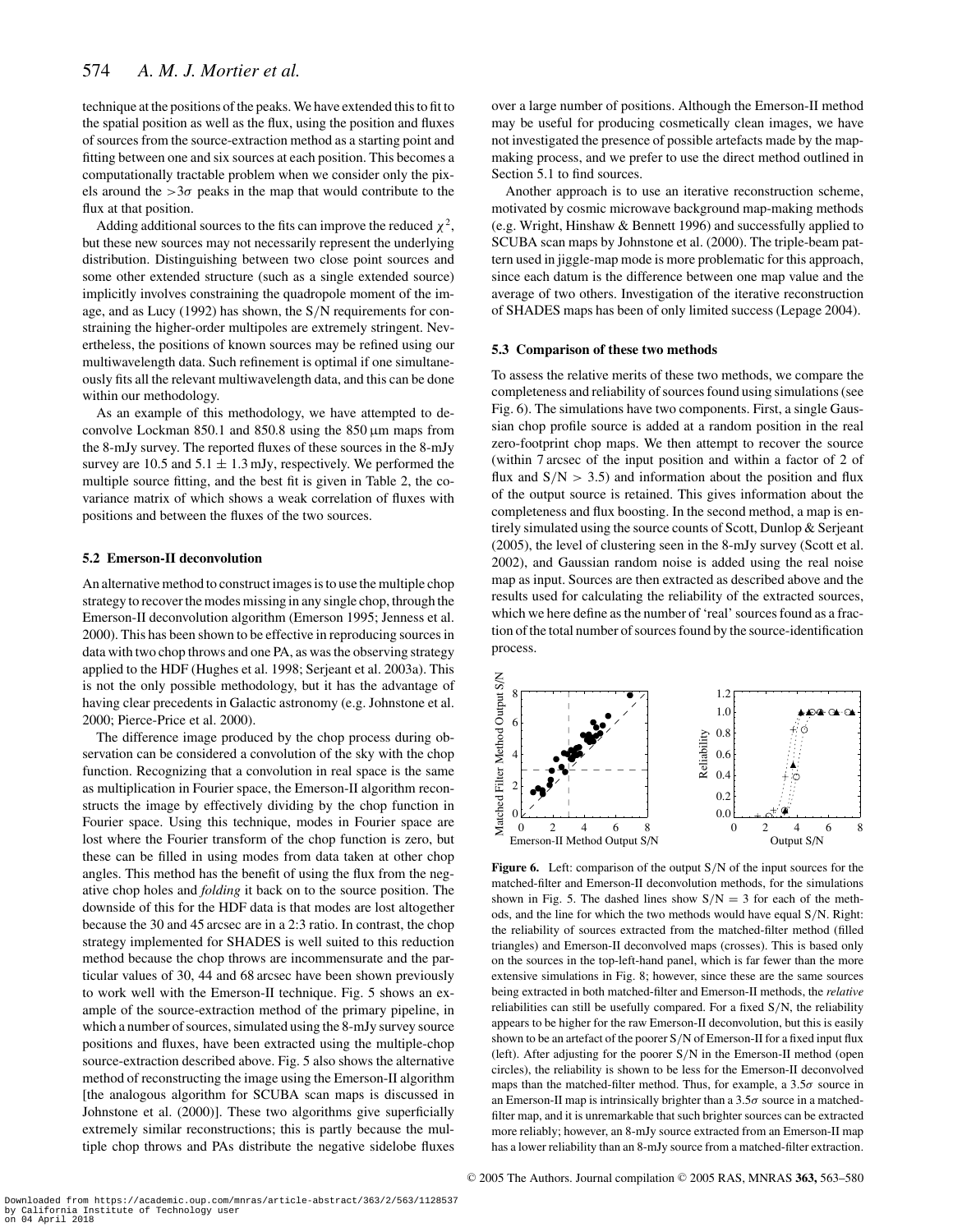The reliability of the Emerson-II method appears higher for a given S/N (crosses in Fig. 6) than the matched-filter method (filled triangles), but this is because the S/N for an individual source is lower in the Emerson-II method. After correcting for this S/N difference (open circles), it is clear that the matched filter has a higher reliability than Emerson-II for a given source (i.e. rather than a given  $S/N$ ).

## **6 RESULTS AND ANALYSIS**

#### **6.1 Progress**

A total of 1843 individual jiggle-maps, observed over 139 nights up to 2004 February, have been coadded into zero-footprint maps covering 720 arcmin<sup>2</sup>. The median noise level in the 850- $\mu$ m data is  $2.2$  mJy and that of the 450- $\mu$ m data is 25 mJy. The data were taken within a range of weather conditions (JCMT grades 2–3) such that the mean  $\tau_{850} = 0.27 \pm 0.07$  and  $\tau_{450} = 1.45 \pm 0.44$ . Ninety-two per cent of the data have  $\tau_{850}$  in the range 0.20–0.48 and  $\tau_{450}$  in the range 0.94–2.78.

The areas covered by the survey to 2004 February are shown in Fig. 7. Note the uniformity of the noise levels within the central regions of the maps as designed, with the higher-noise regions visible around the perimeter where further observations are due to be taken. Although the SHADES data are taken only within the fixed weather conditions outlined above, the data taken at the start for the SXDF were taken with consistently poorer than average weather (grade 3), hence the higher noise level at the centre of the SXDF map. However, the depth is consistent across that area and varies only by  $\simeq 0.7$  mJy from the rest of the map. Also note the deep strip in the Lockman Hole East, taken during the SCUBA 8-mJy survey.

The source-extraction method can also yield sources near the edge of the map, which we choose to reject due to insufficient coverage/sampling and/or high noise values. These can be identified and removed from the source lists by creating a mask of the integration time convolved with the beam (which in our case rejects those regions near the edge of the map with little coverage) and rejection of those sources with large flux-density errors (typically greater than 10 mJy at 850  $\mu$ m and greater than 100 mJy at 450  $\mu$ m).

Using these criteria, simulations were carried out as described above in Section 5.3 for the full SHADES interim maps. These gave completeness, reliability and flux boosting effects as shown in Fig. 8. The expected completeness and reliability at  $3\sigma$ ,  $3.5\sigma$  and  $4\sigma$  are shown in Table 3.

Table 4 gives the number of sources at different significance cuts for each of the SHADES fields using the source-extraction method outlined above. In order to estimate the source-detection density,



**Figure 7.** Noise maps of the (top row) Lockman Hole East and (bottom row) SXDF for data taken up to 2004 February. For the 850-µm data (left column), the lowest contour level is 0.71 mJy with higher contours spaced by 0.71 mJy to a maximum level shown in the map of 5 mJy. For the 450-µm data (right column), the lowest contour level is 7.1 mJy with higher contours spaced by 7.1 mJy to a maximum level in the map of 50 mJy. Note the high levels of noise around the edges of the map, which will be reduced when more observations are taken.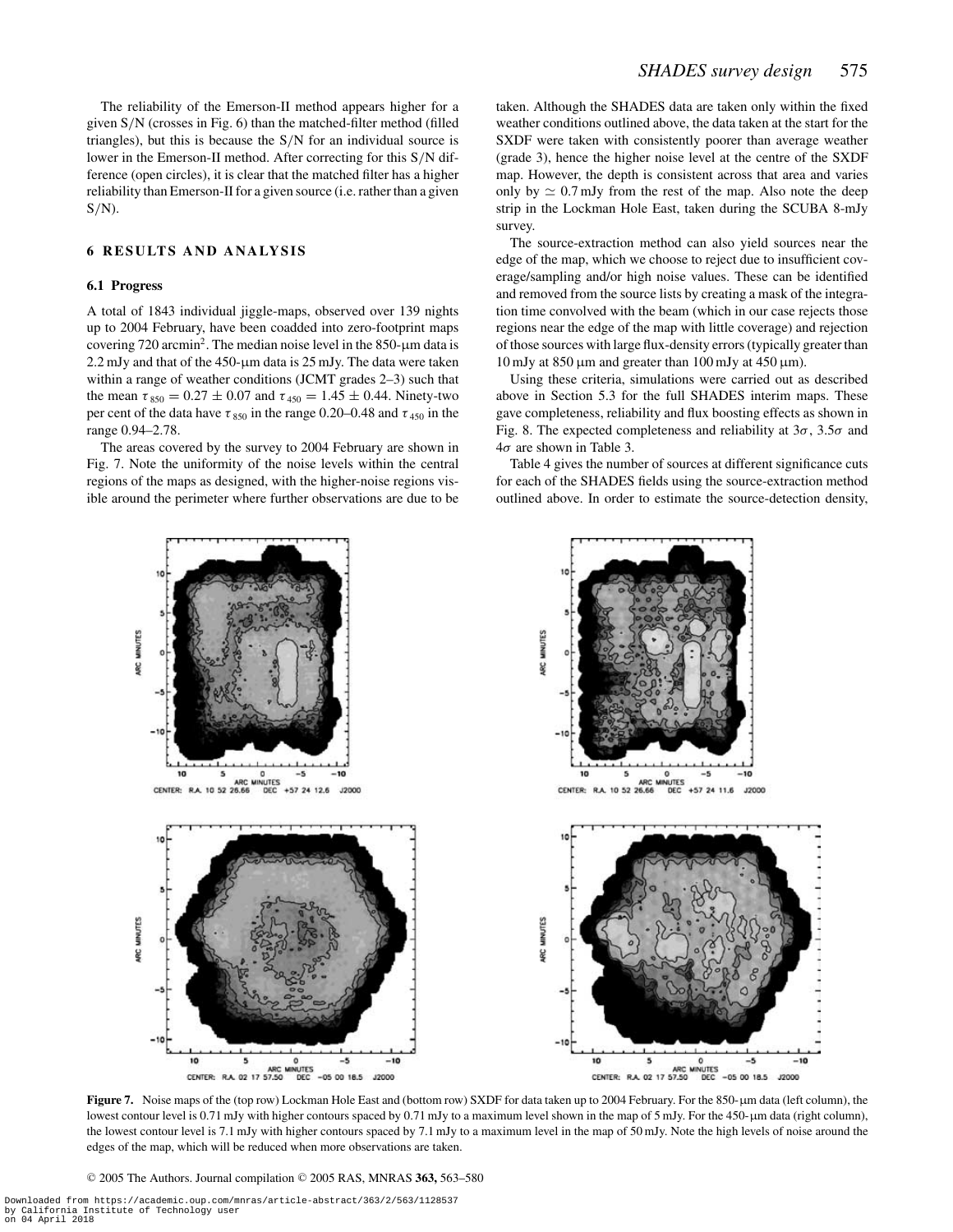

**Figure 8.** Completeness (top), flux boosting (middle) and reliability (bottom) for the Lockman Hole East (left) and SXDF (right).

**Table 3.** Comparison values of reliability (*R*), completeness (*C*), fluxboosting factor (*B*) and positional errors (*D*) at different threshold cuts for our two fields.

| LH                                                        |  |
|-----------------------------------------------------------|--|
|                                                           |  |
| $3.0\sigma$<br>2.90<br>1.47<br>48 per cent<br>29 per cent |  |
| 46 per cent<br>$3.5\sigma$<br>56 per cent<br>2.85<br>1.31 |  |
| $4.0\sigma$<br>62 per cent<br>65 per cent<br>2.79<br>1.21 |  |
| <b>SXDF</b>                                               |  |
| 2.89<br>$3.0\sigma$<br>36 per cent<br>1.45<br>50 per cent |  |
| 2.73<br>$3.5\sigma$<br>63 per cent<br>57 per cent<br>1.28 |  |
| $4.0\sigma$<br>76 per cent<br>73 per cent<br>2.57<br>1.18 |  |

we have conservatively considered only those sources that are also found in two independent reductions, our so-called consensus list (which will be discussed in future papers). This in effect means that, for sources of modest significance in the range  $3-3.5\sigma$ , we only

Table 4. Number of sources at 850  $\mu$ m greater than the S/N cut used in the source-extraction procedure. Note the steep negative slope. Numbers in brackets are the estimated number of statistically spurious sources assuming Gaussian noise.

| S/N                                      | $N(>S/N)$ Lockman  | $N(>S/N)$ SXDF     |
|------------------------------------------|--------------------|--------------------|
| 1.0                                      | 1773 (1530)        | 1372 (1128)        |
| 2.0                                      | 648 (220)          | 524 (162)          |
| 3.0                                      | 98 (13)            | 106(10)            |
| 3.5                                      | 46(2.25)           | 40(1.66)           |
| 4.0                                      | 24(0.3)            | 16(0.2)            |
| 5.0                                      | 6(0)               | 4(0)               |
| 6.0                                      | 2(0)               | 2(0)               |
| 6.5                                      | 1(0)               | 1(0)               |
| Median $1\sigma$ noise<br>at $850 \mu m$ | $2.28 \text{ mJy}$ | $2.14 \text{ mJy}$ |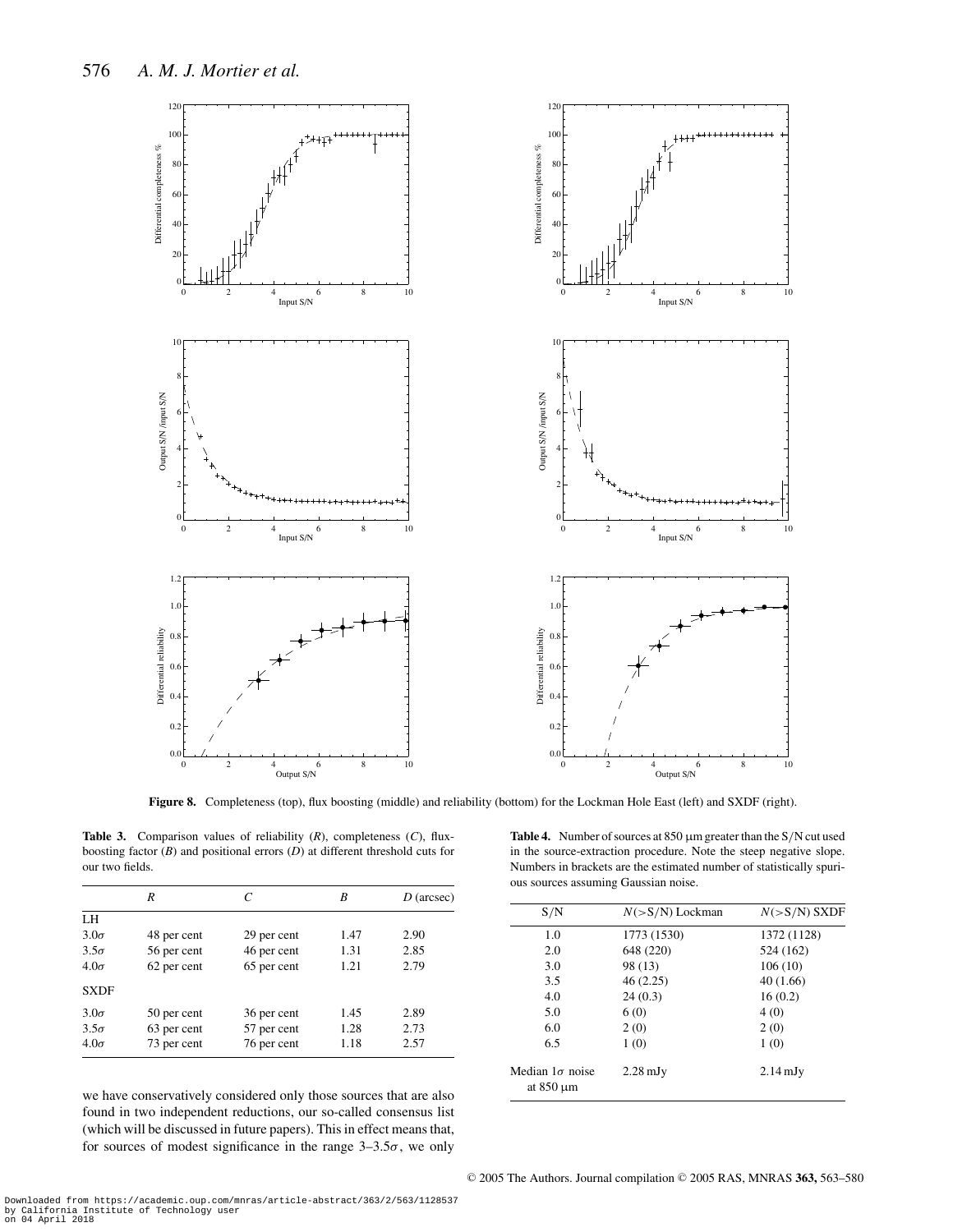consider those that are reproduced in all four reductions undertaken so far.

In the Lockman Hole East map, 69 sources have been identified with  $S/N \ge 3$  of which 47 have  $S/N \ge 3.5$ . In the SXDF, 61 sources have been identified with  $S/N \ge 3$ , of which 53 have  $S/N \ge 3.5$ . Thus, with 40 per cent of the data taken, SHADES has produced a sample of 100 sources at 850  $\mu$ m with S/N  $\geq$  3.5.

The implied surface density of sources with  $S/N \geq 3\sigma$  is therefore  $653 \pm 57$  sources deg<sup>-2</sup>. The error on the estimated source density is calculated using the Poisson error on the data (i.e. the number of sources observed), corrected for the area considered. The source density is likely to be an underestimate since parts of the maps have only been covered by a single chop at this time and consequently have a higher noise level. However, the uncorrected source density is consistent with a surface density of point sources more than sufficient for the science goals described in this paper.

Fig. 9 shows the S/N histogram of the new maps. A Gaussian can be fitted to the  $S/N$  data, though at high  $S/N$  levels an excess above this fit shows there are real sources in the map. This is seen to be the case with the SXDF observations; in the Lockman Hole, the effect of the combination of the deep strip (at one chop throw only) and the noisier edges is evident from the higher excess of pixels at higher S/N compared to the SXDF. The Lockman Hole deep strip has one chop throw only, so we also see an excess at large negative S/N due to the sidelobes of the sources in this deep strip. This negative excess is also present in the SXDF maps, but at a much lower level because our chop strategy deliberately reduces the chop holes (see Fig. 5). If there were no sources in the map, the plot should follow the Gaussian shape. Instead, it is possible to see the statistical detections at higher S/N as an excess of pixels with that  $S/N$ , especially at 850  $\mu$ m. Also, assuming Gaussian random noise, we would expect to find 0.62 per cent of the survey beams to contain spurious detections at the  $2.5\sigma$  level. This would mean that if there were no real sources in the map, we would expect to see a total of about 60 spurious sources in the Lockman Hole maps so far, and 44 spurious sources in the SXDF assuming a beam size of 14 arcsec at 850 µm. Instead we detect approximately 270 source candidates at  $\geq 2.5\sigma$  in the Lockman Hole map and 250 source candidates in the SXDF map. We have extended this analysis to other  $\sigma$  cuts in Table 4.

#### **6.2 Comparison with the 8-mJy survey**

A reanalysis of the 8-mJy survey Lockman Hole East data was carried out in order to test the new pipeline. Of the 21 published sources at greater than  $3.5\sigma$  (Scott et al. 2002), 4 (LE850.9, 10, 15 and 20) were rejected by Ivison et al. (2002) because they have  $\sigma_{850}$  > 3 mJy. This leaves 17. Of these, 12 were found using the new analysis method. Of the 12 8-mJy survey sources with S/N greater than 3.5 that have been reproduced, two lack a radio ID (LE850.4 and 11). The possible implications of this were outlined in Section 2.1. For those sources reproduced, Table 5 shows the S/N of the source in the new reduction. For those sources not reproduced, the S/N at the position of the original 8-mJy survey 'detection' is shown.



**Figure 9.** S/N histograms of the point-source-filtered SHADES maps, with a Gaussian fit to the data plotted as a dashed line. The noise levels are derived from the bolometer readouts using the methodology described in Section 4.2, which are used in the map-making (Section 4.5) and source-extraction (Section 5.1) procedures. Top left-hand panel: Lockman Hole 850-µm map – mean −0.01, variance 1.07. Top right-hand panel: Lockman Hole 450-µm map – mean −0.01, variance 1.02. Bottom:Left SXDF 850-µm map – mean −0.04, variance 1.15. Bottom left-hand panel: SXDF 450-µm map – mean −0.00, variance 1.11. Note the very close fit to the data at 450  $\mu$ m and the excess S/N at 850  $\mu$ m.

<sup>C</sup> 2005 The Authors. Journal compilation <sup>C</sup> 2005 RAS, MNRAS **363,** 563–580

Downloaded from https://academic.oup.com/mnras/article-abstract/363/2/563/1128537 by California Institute of Technology user on 04 April 2018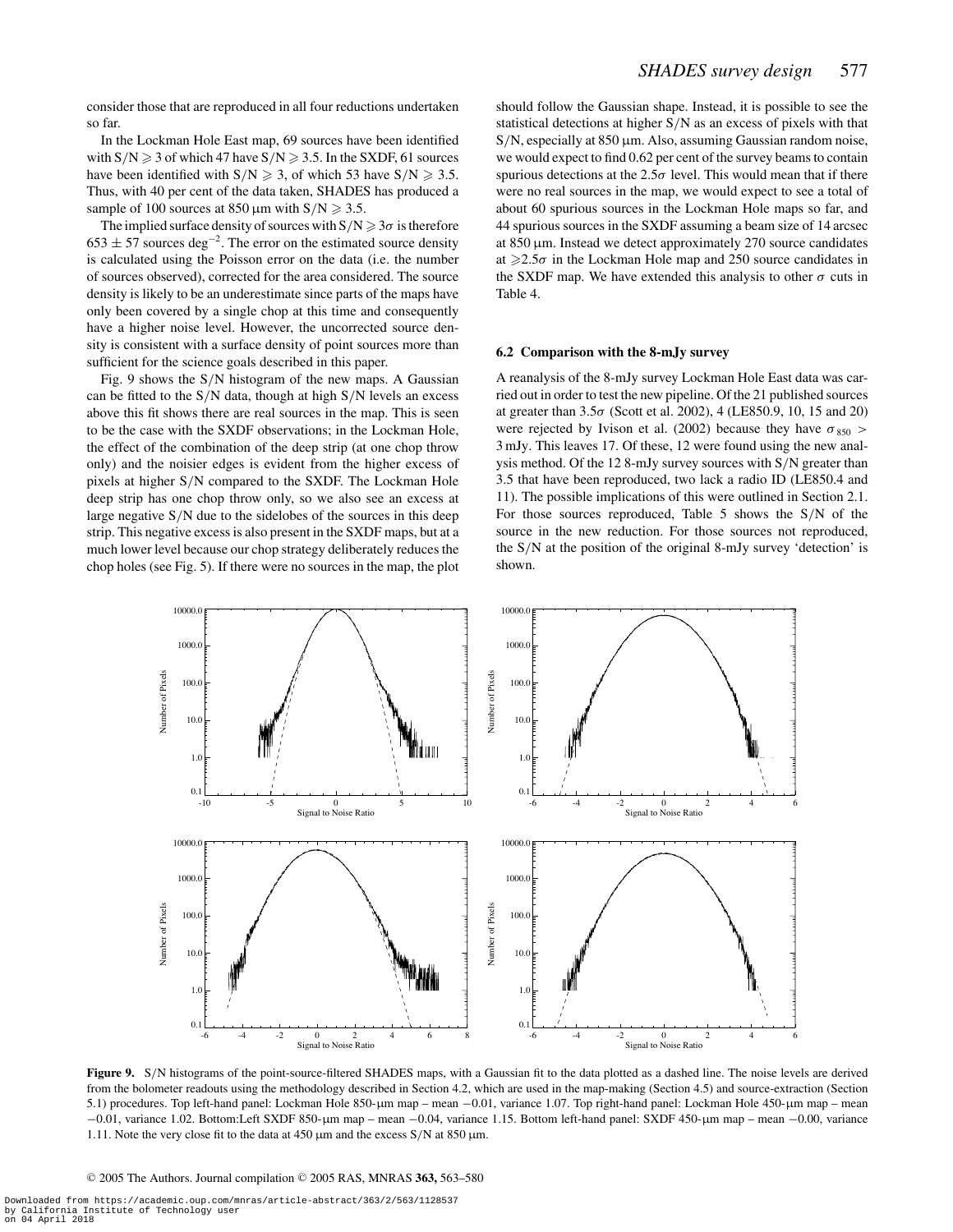

Figure 10. A simulation of Eddington bias for a sample of 10000 sources with  $1\sigma$  equal to one flux unit. Although flux boosting does occur for a fraction of the simulated sources, the actual sources detected between  $3\sigma$ and  $3.5\sigma$  vary between individual observations because of the random effect of the noise. Of the 10 000 sources simulated here, ∼2600 were found with S/N between  $3\sigma$  and  $3.5\sigma$  in the first and/or second observations, but only 535 were found with S/N in the range  $3\sigma - 3.5\sigma$  in the first observation and  $>3\sigma$  in the second. Therefore, when applying a significance threshold, the lower-significance source lists derived from each observation are markedly different, despite the fact that both observations yield clearly consistent Eddington-biased source counts.

Of the sources previously detected between 3 and  $3.5\sigma$ , only two have been confirmed as peaks in the S/N distribution, and one source has positive flux at the position with S/N of greater than 3. Extra chop data in the area have confirmed one source at a significance level greater than  $3.5\sigma$  (LE850.29).

Only one of the nine missing sources originally found at a significance level greater than  $3.5\sigma$  has a robust radio identification. This is source LE850.6, which has been resolved into two sources, but neither of the new peaks lies within 7 arcsec of the original source position. Note that further analysis of the Ivison et al. (2002) radio identifications in the Lockman Hole was carried out by Greve et al. (2004) and their results are used here. Source LE850.13 has been lost using this data-reduction method and does not return when all six chop data are added to the region.

One possibility is that the missing Scott et al. (2002) sources were spurious, perhaps due to weak bolometer noise spikes that escaped clipping in the earlier analysis. However, this cannot be the whole explanation since there is a weak positive signal in the positions of the missing sources [as quoted by (Scott et al. 2002); see Table 5] in our refined reanalysis.

One other possibility that could lead to *apparently* spurious sources, in the sense that the sources seem to be non-repeatable, is Eddington bias (Eddington 1913). This bias, sometimes confused with Malmquist bias (Teerikorpi 1997), describes a feature of observing a population of objects above a given flux limit with a negative-sloping source count. Random errors in the flux measurements of the objects can systematically alter the source counts measured above the flux limit, such that more sources have their flux densities boosted above the flux limit, than those that fall below the limit. This makes there appear to be more sources close to the flux limit than in the true population, the effect being more pronounced for lower S/N thresholds. A simulation of this effect on 10 000 sources can be seen in Fig. 10. When observations are repeated, different sources are boosted above the flux limit while others again drop below the flux limit. The number of sources observed in each of Table 5. The S/N of the sources using the new data-reduction software, applied to the 8-mJy survey data only. The S/N quoted is of the source that corresponds to the old source (less than 7 arcsec from the original 8-mJy survey source). Radio identifications are from Greve et al. (2004) and selected such that the probability that an apparent radio-source identification could be the result of chance is  $p < 0.05$ . Of the nine sources in the original  $S/N \geq 3.5$  list that have now been lost, four have already been rejected by Ivison et al. (2002) as likely reduction artefacts or seriously flux-boosted sources extracted from the high-noise regions of the original 8-mJy maps (LE850.9, 10, 15 and 20, marked by an asterisk). Source LE850.6 has been resolved into two blended sources, but does not strictly have a peak within 7 arcsec of the original source. The new sources found from our reduction are named with the prefix LE850.M, and do not appear in the current consensus lists. Not listed here are the eight sources found by our algorithm that *do* appear in the consensus reduction.

| 8-mJy source          | $8$ -mJy $S/N$ | New $S/N$ | Radio ID?                |
|-----------------------|----------------|-----------|--------------------------|
| LE850.1               | 8.1            | 8.0       | Yes                      |
| LE850.2               | 5.2            | 5.1       | Yes                      |
| LE850.3               | 5.1            | 3.9       | Yes                      |
| LE850.4               | 5.0            | 5.1       | N <sub>o</sub>           |
| LE850.5               | 4.6            | 2.0       | No                       |
| LE850.6               | 4.5            | 2.8       | Yes                      |
| LE850.7               | 4.5            | 4.0       | Yes                      |
| LE850.8               | 4.4            | 3.8       | Yes                      |
| LE850.9*              | 4.2            | 0.8       | N <sub>o</sub>           |
| $LE850.10*$           | 4.2            | 1.5       | N <sub>0</sub>           |
| LE850.11 <sup>a</sup> | 4.1            | 4.3       | No                       |
| LE850.12              | 4.0            | 4.3       | Yes                      |
| LE850.13              | 3.7            | 1.4       | No                       |
| LE850.14              | 3.6            | 5.2       | Yes                      |
| $LE850.15*$           | 3.6            | 1.8       | N <sub>0</sub>           |
| LE850.16              | 3.6            | 4.3       | Yes                      |
| LE850.17              | 3.5            | 1.3       | No                       |
| LE850.18              | 3.5            | 4.2       | Yes                      |
| LE850.19              | 3.5            | 1.7       | No                       |
| LE850.20*             | 3.5            | 0.2       | N <sub>0</sub>           |
| LE850.21              | 3.5            | 4.0       | Yes                      |
| LE850.27              | 3.4            | 3.3       | N/A                      |
| LE850.29              | 3.3            | 4.7       | N/A                      |
| LE850.32              | 3.2            | 3.2       | N/A                      |
| LE850.M1              |                | 3.88      | Yes                      |
| LE850.M2              |                | 3.77      | $\overline{\mathcal{L}}$ |
| LE850.M3              |                | 3.73      | N/A                      |
| LE850.M4              |                | 3.51      | N/A                      |

<sup>*a*</sup>Source rejected in Ivison et al. (2002) for its high noise value but considered robust here.

the first and second observations with a  $S/N$  in the range  $3-3.5\sigma$  is  $\sim$ 2600, but the number of sources with S/N in the range 3–3.5 $\sigma$  in the first observation and  $>3\sigma$  in second is only 535. In this way, it is possible to have up to 80 per cent of the  $3-3.5\sigma$  sources not appearing in both samples. This 80 per cent is made up of those sources that are flux boosted in the first observation and not in the second, or vice versa, and it will happen even if all the  $3\sigma - 3.5\sigma$  lists are 100 per cent reliable. By reanalysing the noise in the 8-mJy survey maps, we have reweighted the observations, and effectively resampled the noise, although the effect will probably be smaller than that shown in Fig. 10 because the raw data are the same and it is the dominant sky noise that has been remeasured. This might explain why the lower significance  $3\sigma - 3.5\sigma$  source lists from the 8-mJy survey data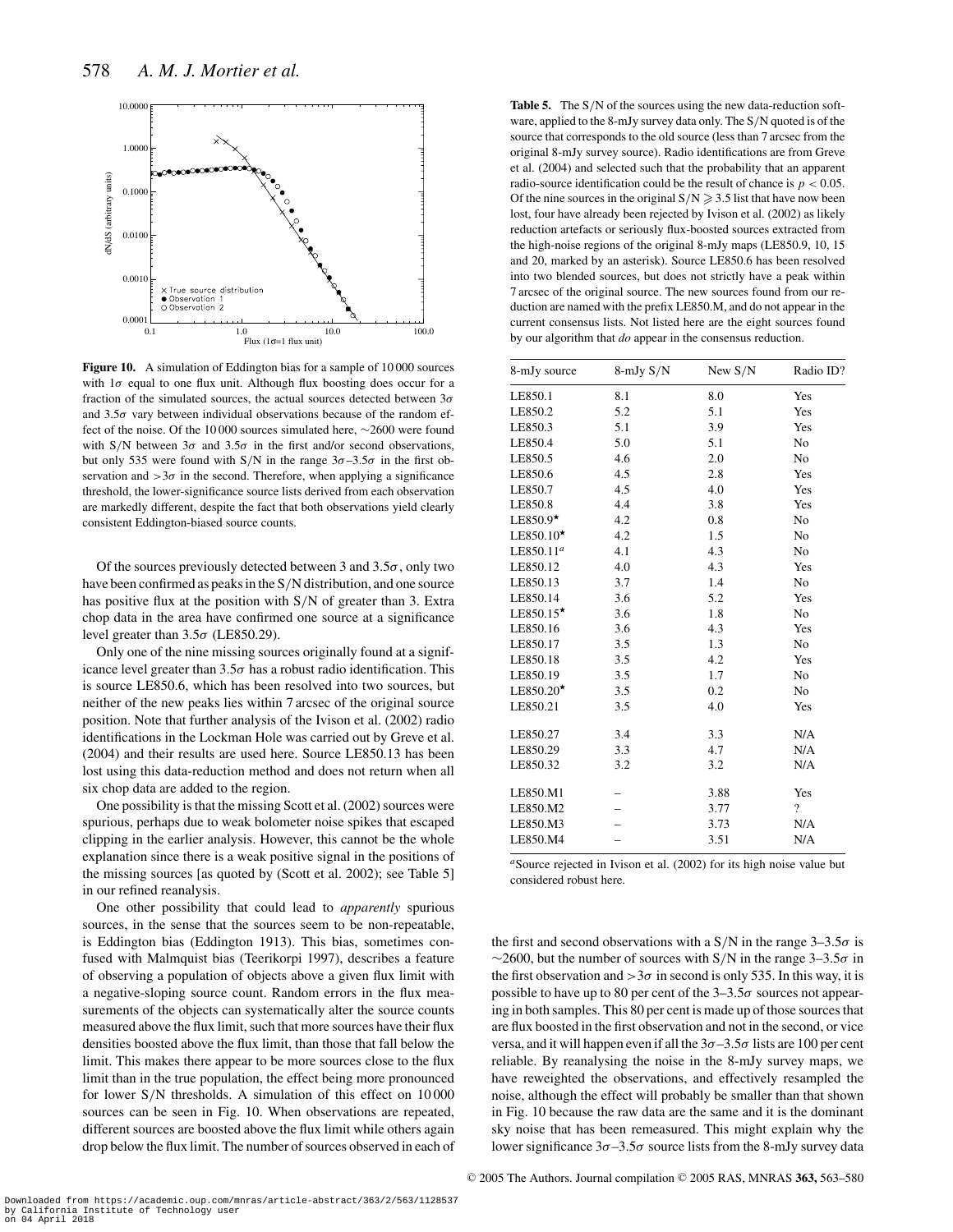reduction and the SHADES data reduction contain only three sources in common.

# 15 new  $\geq 3.5\sigma$  sources have been identified using the new sourceextraction method in the 8-mJy survey area, of which only seven are not also in the consensus lists. Three of these 15 have noise greater than 3 mJy. One of the new sources in the consensus list was first reported in full detail in Serjeant et al. (2004) with two possible *Spitzer* detections, which agree strongly with the radio identifications presented there. Although not detected at  $450$  and  $1200 \,\mu m$ , weak positive signals of  $1.6\sigma$  and  $1.8\sigma$  have been found at this source position in both maps. The four sources *not* in the consensus list and with noise less than 3 mJy are listed in Table 5.

A future paper will perform a detailed comparison of the pipelines over all the SHADES area, that is, not just restricted to the 8-mJy Lockman Hole Field.

## **7 CONCLUSIONS AND SURVEY PROGRESS**

To 2004 February, the SHADES areas covered a region of 720 arcmin<sup>2</sup> (approximately 40 per cent of the total expected area) using 1843 individual jiggle maps that have been observed over 139 nights during the period 1998 March–2004 February.

Source extraction from these maps indicates at least 653  $\pm$ 57 sources deg<sup>-2</sup> having S/N > 3 at 850 μm in these survey fields (uncorrected for Eddington bias), consistent with a surface density of point sources more than sufficient for the science goals described in this paper.

This paper has outlined the SHADES survey goals, data-taking and data-reduction strategies, as part of which a new SCUBA reduction pipeline has been developed using IDL, based upon the reduction pipeline used for the 8-mJy survey. A test of this data-reduction and source-extraction method was made by comparing the new maps with the sources extracted from the original 8-mJy survey Lockman Hole East maps that form a subset of the SHADES maps. Of the 17 more secure ( $\geq 3.5\sigma$ ) sources in the 8-mJy survey, 12 have been reconfirmed, of which 10 have radio identifications. 13 new candidate sources with  $S/N \ge 3.5$  and  $(\sigma_{850} < 3.5$  mJy) have been identified using the new data-reduction method, nine of which appear in the consensus between other reductions, which will be discussed in future papers.

A full presentation and analysis of the submm source counts derived from the interim SHADES maps discussed here will be presented in a separate paper. This paper will also compare the results of the data-reduction and source-extraction described here, with the outcome of three further independent reductions/extractions carried out at IfA Edinburgh, INAOE Mexico, and UBC Vancouver.

The SHADES consortium maintains a public web page at http://www.roe.ac.uk/ifa/shades/.

## **ACKNOWLEDGMENTS**

Major parts of this work were supported by PPARC and by the Canadian NSERC. This work is also supported by Nuffield Foundation Grant number NAL/00529/G. AJB, ACE, OA, PNB and IRS acknowledge the Royal Society for generous funding. DHH, IA and JW are supported by CONACYT grants 39953-F and 39548-F. CPP acknowledges a European Union Fellowship to Japan. EvK acknowledges funding by the Austrian Science Foundation FWF under grant P15868. The JCMT is operated by the Joint Astronomy Centre on behalf of the UK Particle Physics and Astronomy Research Council, the Canadian National Research Council and the Netherland Organization for Scientific Research.

#### **REFERENCES**

- Alexander D. et al., 2003, AJ, 125, 383
- Alexander D. M., Smail I., Bauer F. E., Chapman S. C., Blain A. W., Brandt W. N., Ivison R. J., 2005, Nat, 434, 738
- Almaini O., Lawrence A., Boyle B. J., 1999, MNRAS, 305, L59
- Almaini O. et al., 2003, MNRAS, 338, 303
- Archibald E. N. et al., 2002, MNRAS, 336, 1
- Aretxaga I., Hughes D. H., Chapin E. L., Gaztañaga E., Dunlop J. S., Ivison R. J., 2003, MNRAS, 342, 759
- Aretxaga I., Hughes D. H., Dunlop J. S., 2005, MNRAS, 358, 1240
- Barger A. J., Cowie L. L., Sanders D. B., Fulton E., Taniguchi Y., Sato Y., Kawara K., Okuda H., 1998, Nat, 394, 248
- Barger A. J., Cowie L. L., Sanders D. B., 1999, ApJ, 518, L5
- Barger A. J., Cowie L. L., Richards E. A., 2000, AJ, 119, 2092
- Barger A. J., Cowie L. L., Mushotzky R. F., Richards E. A., 2001, AJ, 121, 662
- Baugh C. M., Cole S., Frenk C. S., Lacey C. G., 1998, ApJ, 498, 504
- Baugh C. M., Lacey C. G., Frenk C. S., Granato G. L., Silva L., Bressan A., Benson A. J., Cole S., 2005, MNRAS, 356, 1191
- Bautz M. W., Malm M. R., Baganoff F. K., Ricker G. R., Canizares C. R., Brandt W. N., Hornschemeier A. E., Garmire G. P., 2000, ApJ, 543, L119
- Bell E. F. et al., 2004, ApJ, 608, 752
- Blain A. W., 1999, MNRAS, 309, 955
- Blain A. W., Longair M. S., 1996, MNRAS, 279, 847
- Blain A. W., Jameson A., Smail I., Longair M. S., Kneib J.-P., Ivison R. J., 1999, MNRAS, 309, 715
- Blain A. W., Barnard V. E., Chapman S. C., 2003, MNRAS, 338, 733
- Blain A. W., Chapman S. C., Smail I., Ivison R. J., 2004a, ApJ, 611, 52
- Blain A. W., Chapman S., Smail I., Ivison R. J., 2004b, ApJ, 611, 725
- Borys C., Chapman S., Halpern M., Scott D., 2003, MNRAS, 344, 385
- Borys C., Scott D., Chapman S. C., Halpern M., Nandra K., Pope A., 2004, MNRAS, 355, 485
- Carilli C. L., Yun M. S., 1999, ApJ, 513, L13
- Charmandaris V. et al., 2004, ApJS, 154, 142
- Chapman S., Blain A. W., Ivison, R. J., Smail I., 2003, Nat, 422, 695
- Chapman S., Blain A. W., Smail I., Ivison R. J., 2005, ApJ, 622, 772
- Clements D. et al., 2004, MNRAS, 351, 447
- Cole S., Lacey C. G., Baugh C. M., Frenk C. S., 2000, MNRAS, 319, 168
- Dole H. et al., 2004, ApJS, 154, 87
- Downes D. et al., 1999, A&A, 347, 809
- Dunlop J. S., 2002, in Metcalfe N., Shanks T., eds, ASP Conf. Ser. Vol. 283, A New Era in Cosmology. Astron. Soc. Pac., San Francisco, p. 381
- Dunlop J. et al., 2004, MNRAS, 350, 769
- Dunne L., Clements D. L., Eales S. A., 2000, MNRAS, 319, 813
- Dwek E. et al., 1998, ApJ, 508, 106
- Eales S., Lilly S., Gear W., Dunne L., Bond J. R., Hammer F., Le Févre O., Crampton D., 1999, ApJ, 515, 518
- Eales S., Lilly S., Webb T., Dunne L., Gear W., Clements D., Yun M., 2000, AJ, 120, 2244
- Eddington A. S., 1913, MNRAS, 73, 359
- Efstathiou A., Rowan-Robinson M., 2003, MNRAS, 343, 322
- Efstathiou A., Hough J. H., Young S., 1995, MNRAS, 277, 1134
- Efstathiou A., Rowan-Robinson M., Siebenmorgen R., 2000, MNRAS, 313, 734
- Egami E. et al., 2004, ApJS, 154, 130
- Elbaz D., Cesarsky C. J., Chanial P., Aussel H., Franceschini A., Fadda D., Chary R. R., 2002, A&A, 384, 848
- Emerson D., 1995, in Emerson D. T., Payne J. M., eds, ASP Conf. Ser. Vol. 75, Multi-Feed Systems for Radio Telescopes. Astron. Soc. Pac., San Francisco, p. 309
- Fabian A. C. et al., 2000, MNRAS, 315, L8
- Farrah D., Serjeant S., Efstathiou A., Rowan-Robinson M., Verma A., 2002, MNRAS, 335, 1163
- Farrah D., Fox M., Rowan-Robinson M., Clements D., Afonso J., 2004, ApJ, 603, 489
- Fazio et al., 2004, ApJS, 154, 39